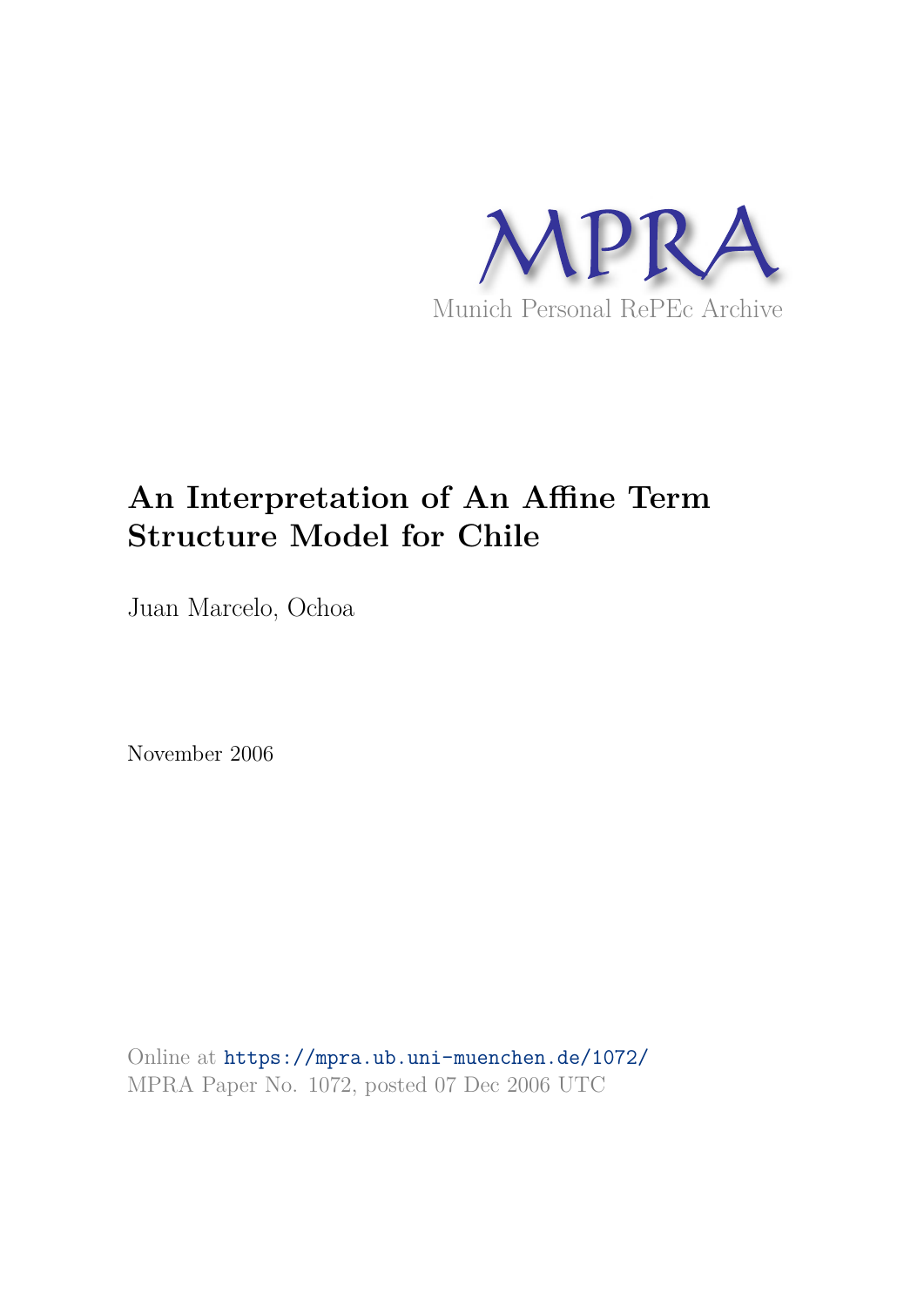# An Interpretation of An Affine Term Structure Model for Chile

J. Marcelo Ochoa <sup>∗</sup>

November, 2006

#### Abstract

This paper attempts to provide an economic interpretation of the factors that drive the movements of interest rates of bonds of different maturities in a continuous-time no-arbitrage term structure model. The dynamics of yields in the model are explained by two latent factors, the instantaneous short rate and its time-varying central tendency. The model estimates suggest that the short end of the yield curve is mainly driven by changes in first latent factor, while longterm interest rates are mainly explained by the second latent factor. Consequently, when thinking about movements in the term structure one should think of at least two forces that hit the economy; temporary shocks that change short-term and medium-term interest rates by much larger amounts than long-term interest rates, causing changes in the slope of the yield curve; and long-lived innovations which have persistent effects on the level of the yield curve.

JEL classification: C33, E43, E44, E2, G12. Keywords: Affine term structure model, yield curve, Kalman filter,

<sup>∗</sup> I am grateful to R´omulo Chumacero for his insightful suggestions and comments and to Viviana Fernández, Juan Pablo Medina and Rafael Romero for helpful discussions. I am, however, responsible for any errors and for the views expressed in the paper. e-mail: mochoa@bcentral.cl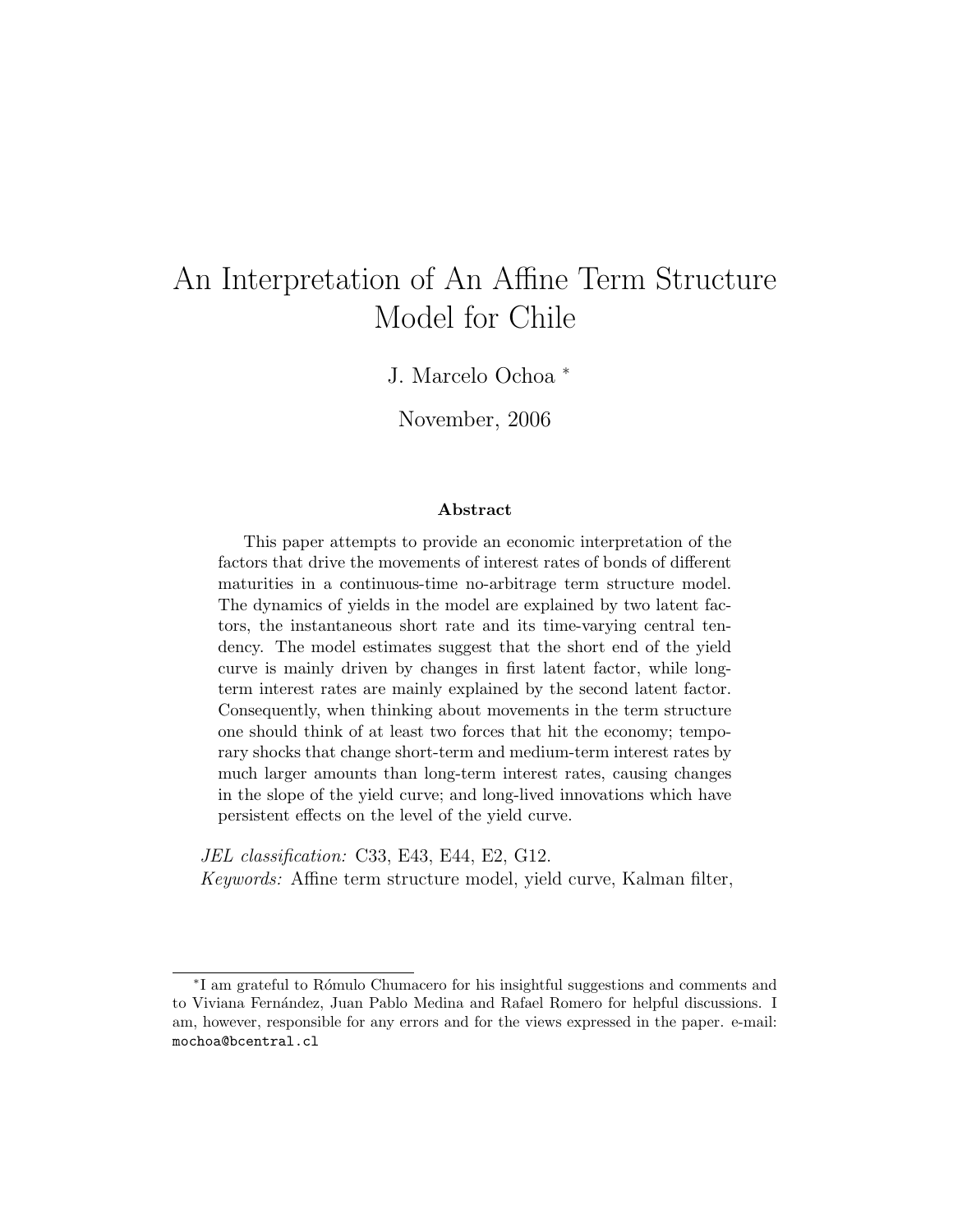### 1 Introduction

Affine no-arbitrage dynamic term structure models are "the models of choice" in finance" (Diebold, Piazzesi, and Rudebusch 2005). These models employ a structure that consists of a small set of factors that characterize the yield curve, providing a parsimonious representation of the yield curve. At the same time they impose restrictions to ensure that yield dynamics are consistent in the cross-section and in the time series dimension (Dai and Singleton 2000, Piazzesi 2003). Even though these models provide a useful statistical description of the yield curve, they offer little insight of what the latent factors are, their relationship to macroeconomic variables, or the forces that drive its movements.

In this paper I attempt to provide an economic interpretation of the factors that drive the movements of interest rates of bonds of different maturities in a continuous-time no-arbitrage term structure model. Following Jegadeesh and Pennacchi (1996) and Balduzzi, Das, and Foresi (1998), the model I use in my analysis assumes the existence of a stochastic discount factor, which is governed by two latent factors with a proper economic interpretation. The first latent factor is the instantaneous short-term interest rate, and the second factor is the time-varying stochastic mean of the instantaneous short rate, capturing the notion that short rates display short-lived fluctuations around a time-varying rest level. This model generalizes the continuous-time term structure model presented in Vasicek (1977), but it is nevertheless solvable in closed form. Under this framework, bond yields are linear or affine functions of the latent factors, with restrictions on the cross-sectional and time-series properties of the yield curve that rule out arbitrage strategies.

While most of the related literature has focused on the analysis of the U.S. economy, little attention has been paid to emerging markets. I estimate the proposed model using monthly information on index-linked securities issued by the central bank and traded in the Chilean bond market from January 1990 through March 2006. Compared to developed economies, the Chilean fixed-income bond market is not underdeveloped, and Central Bank bonds are by far the most traded as well as the most liquid fixed-income securities (see Braun and Briones 2006). Nevertheless, the analysis of an emerging economy comes along with several estimation challenges. Most studies use zero-coupon yields that are estimated from prices of coupon bonds using one of the interpolation methods proposed by Fama and Bliss (1987) and McCulloch and Kwon (1993). Typical implementation of these methods requires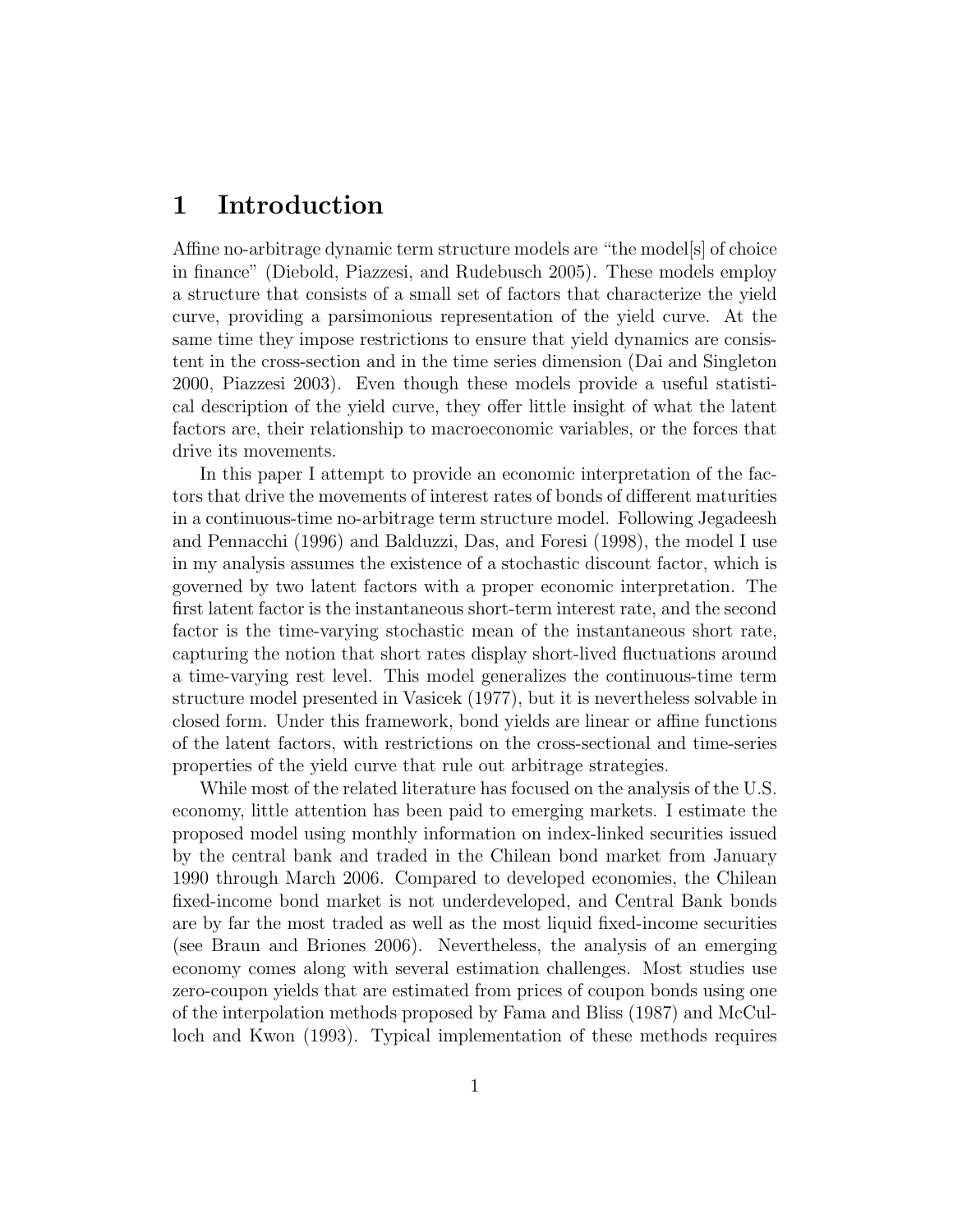a rich set of bond prices with different maturities, which are unavailable in many emerging markets where there is a substantial number of 'missing bond yields'. To overcome this problem, I rely on an extended version of the Kalman filter and maximum-likelihood to estimate the unobservable state variables and the model parameters using cross-sectional/time-series data of zero-coupon and coupon bond prices. Using this approach, I am able to estimate the zero-coupon term structure even for days where bonds with only few maturities are traded, while at the same time the Kalman filter allows the state variables to be handled correctly as unobservable variables.<sup>1</sup>

The model estimates suggest that the instantaneous rate is more volatile and exhibits short-lived deviations from its time-varying mean, while the time-varying central tendency exhibits a weak reversion to its long-run value and a volatility less than half that of the short rate. According to the factor loadings implied by the estimated parameters, the very short end of the yield curve is driven by the first latent factor, but as the term to maturity increases the central tendency starts driving the movements in the yield curve, playing an important role at explaining the evolution of long-term interest rates. Consequently, a shock to the first latent factor increases short-term and medium-term interest rates by much larger amounts than the long-term interest rates, so that the yield curve becomes less steep (i.e., experiences a decrease in its slope). Thus, it is reasonable to interpret this short-lived shock as a temporary positive shock to the economy which increases temporarily production possibilities. On the other hand, a shock to the time-varying mean translates into an increase in short-term and long-term yields, changing the level of the yield curve. Therefore, a second source of shocks that moves the yield curve can be related to long-lived innovations which will induce a persistent change in the level of the yield curve, like a persistent (almost permanent) positive shock to productivity.

My work is more closely related to recent economics and finance papers exploring the macroeconomic determinants of the unobservable factors, and to macro-finance modeling which explicitly incorporates macroeconomic variables into multi-factor yield curve models. For instance, Wu (2001) and Piazzesi (2005) relate monetary policy shocks to temporary changes in the factor that influences the slope of the yield curve (slope factor), since mone-

<sup>1</sup>Babbs and Nowan (1999) provide a generalization of the Kalman filter to estimate generalized Vasicek term structure models, and Cortázar, Naranjo, and Schwartz (2003) present an application of this methodology for a market with low-frequency transactions, namely Chile.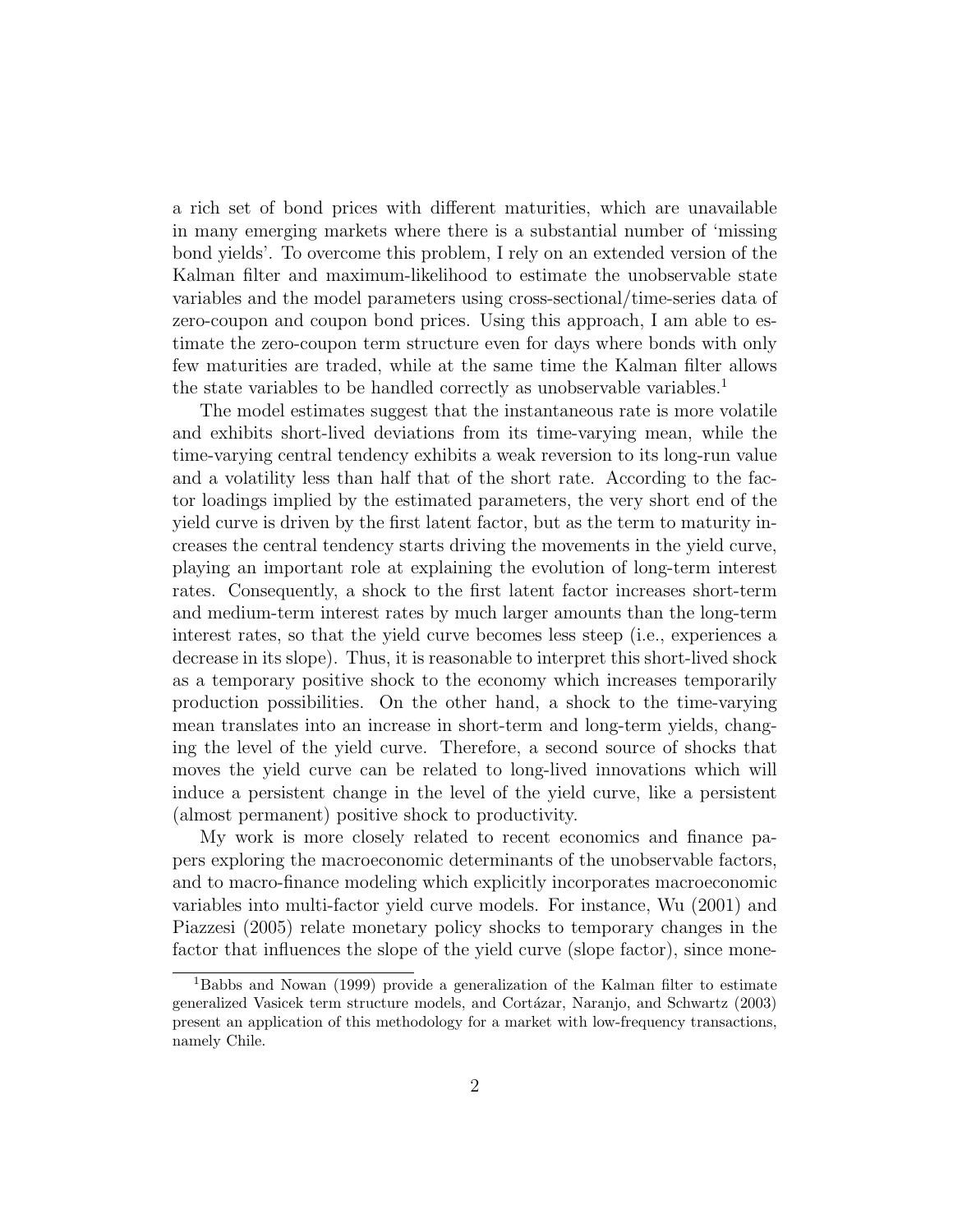tary policy surprises affect short rates more than long ones. Ang and Piazzesi (2003) examine the influences of macroeconomic variables and latent factors that jointly determine the term structure of interest rates. They find that inflation and real activity have a significant impact on medium-term bond yields (up to a maturity of one year), but most of the movements in longterm yields are still accounted for by the unobservable factors. While most of these papers agree on the effects of macroeconomic variables on the slope of the yield curve, there are still conflicting results when explaining the movements of the level of the yield curve. Diebold, Rudebusch, and Aruoba (2006) obtain more favorable results using a Nelson-Siegel model combined with a VAR-model for the macroeconomy. They find that inflation is closely related to the factor that influences the slope of the yield curve, while the factor that changes the level of the yield curve (level factor) is highly correlated with real activity. Using different modeling strategies, Rudebusch and Wu (2004) and Dewatcher and Lucio (2006) interpret the slope factor as the cyclical response of the central bank to changes in the economy. While Rudebusch and Wu (2004) argue that the level factor reflects market participants' view about the inflation target of the central bank, Dewatcher and Lucio (2006) link this factor to long-run inflation effects.

The early literature investigating the term structure of interest rates in Chile has relied on the parametric model proposed by Nelson and Siegel (1987) (Herrera and Magendzo 1997, Zuñiga and Soria 1998 and Lefort and Walker 2000), however, this type of model does not acknowledge that bond yields need to be consistent giving rise to term structure estimates which allow arbitrage opportunities. The studies of Parisi (1998), Parisi (1999) and Zuñiga (1999b) go further and investigate the ability of one-factor noarbitrage models in explaining the short-term interest rate, while Zuñiga  $(1999a)$  and Cortázar et al.  $(2003)$  provide estimates of multi-factor models. They find that no-arbitrage models outperform parametric specifications (Cortázar et al. 2003) and more simple autoregressive models (Parisi 1999). Fernández (2001), on the other hand, uses a semi-parametric specification of a one-factor no-arbitrage model to study the empirical properties of the term structure of interest rates. In contrast to the previous literature for Chile, I don't only present estimates of the term structure of interest rates, but also attempt to give an economic interpretation to the model estimates. Moreover, I characterize the way in which shocks to the factors behind the movements of the term structure change interest rates of different maturities, and provide a possible interpretation to this innovations.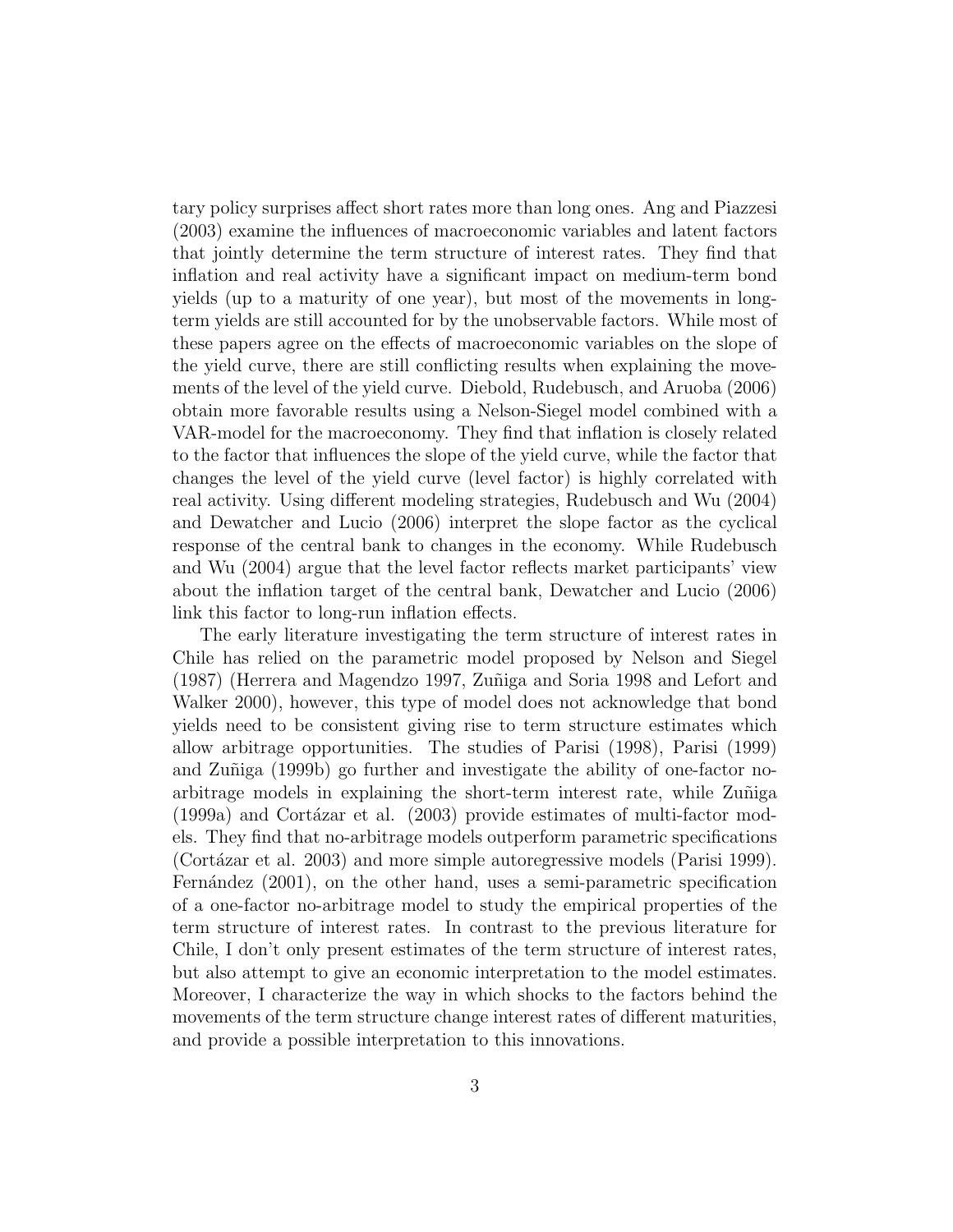The rest of the paper unfolds as follows. In Section 2 I present the continuous-time no-arbitrage term structure model. In Section 3 I present the state space formulation of the model and the estimation of the parameters by means of the Kalman filter. I also present an interpretation of the estimated parameters and discuss the reliability of the model-based yield curves obtained. In Section 4 I use impulse-response functions implied by the affine term structure model to discuss the sources of shocks that move the yield curve and their possible economic interpretation. Section 5 concludes.

### 2 A model of the term structure

Here I introduce the framework that I use for modeling the term structure of interest rates. First, I present several important relationships on asset pricing. Then, I present the solution to the no-arbitrage term structure model governed by two latent factors. Are two factors enough? Even though the work of Litterman and Scheinkman (1991) finds that almost all of movements in various US Treasury bond yields are captured by three unobservable factors, the study of Diebold et al. (2006) finds that two factors may suffice to capture the time-series variation in yields at a monthly frequency, since the first two principal factors account for almost 99% of the movements of yieldcurve variation. The third factor is found unimportant since it is related to heteroskedasticity, and yields exhibit little heteroskedasticity at monthly frequency. The third factor is more important at daily and weekly frequencies (Ang, Piazzesi, and Wei 2006).

#### 2.1 Background issues on asset pricing

Let  $P(t,T)$  denote the price at time t of a zero-coupon bond maturing at time T. Assuming, without loss of generality, that the bond has a face value equal to one and its yield to maturity with continuous compounding is equal to  $R(t, T)$ , its price can be written as,

$$
P(t,T) = \exp[-(T-t)R(t,T)]
$$
 (1)

and the yield to maturity on this zero-coupon bond is equal to,

$$
R(t,T) = -\frac{\log P(t,T)}{T-t}
$$
\n(2)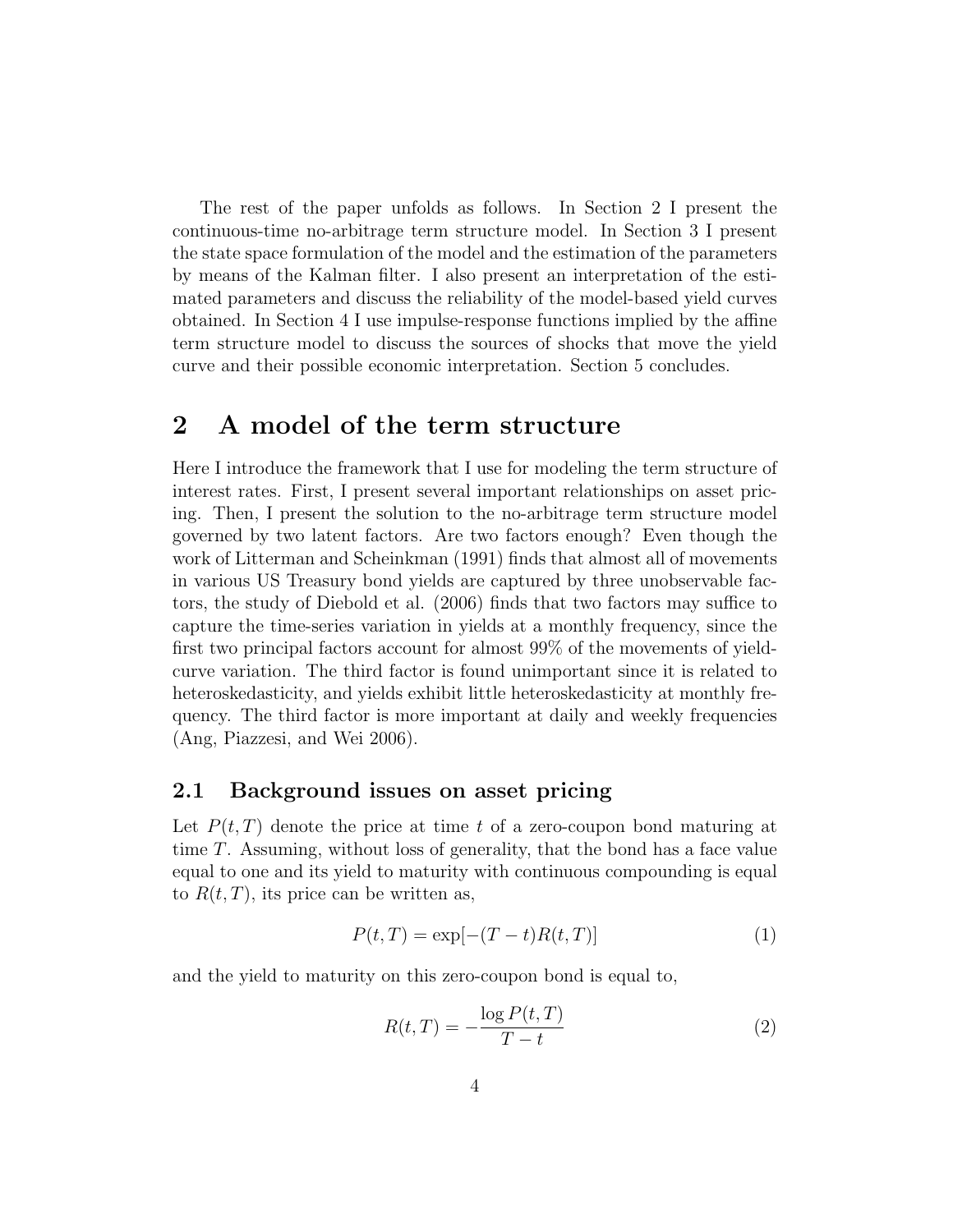Using these results, one can define the instantaneous short rate as,

$$
r_{t} = \lim_{T \to t} R(t, T) = -\lim_{T \to t} \frac{\log P(t, T)}{T - t}
$$
(3)

Similarly, the price of a coupon bond paying  $\tau$  coupons until the maturity date can be written as a portfolio of  $\tau$  zero-coupon bonds,

$$
P^{c}(t,T) = \sum_{i=1}^{\tau} C_{i} P(t, t + i)
$$
  
= 
$$
\sum_{i=1}^{\tau} C_{i} \exp[-iR(t, t + i)]
$$
 (4)

where  $\tau = T - t$  is also the time to maturity of the coupon bond (see Campbell, Lo, and MacKinlay 1997).

#### 2.2 An affine term structure model

In an arbitrage free-environment and with a positive stochastic discount factor equal to  $\Lambda_t$ , the price at date t of a zero-coupon bond paying one unit of  $account at time T can be expressed as,$ 

$$
P(t,T) = \mathcal{E}_t\left(\frac{\Lambda_T}{\Lambda_t}\right) \tag{5}
$$

where  $\mathcal{E}_t$  is the expectation taken conditional on time-t information. Following the standard asset-pricing theory, I assume that the stochastic discount factor is governed by the following process,

$$
d\Lambda_t = -r_t \Lambda_t dt - \Lambda_t \lambda' dW_t
$$
\n(6)

where  $\lambda = [\lambda_1, \lambda_2]'$  is a vector containing the market prices of risk which are assumed to be constant over time.

Following the work of Jegadeesh and Pennacchi (1996) and Balduzzi, Das, and Foresi (1998), I assume that the short rate  $r_t$  reverts toward a time-varying mean  $\mu_t$ , whose dynamics is described by the following set of stochastic differential equations,

$$
dr_t = \kappa_1(\mu_t - r_t)dt + \sigma_1 dW_{1t}
$$
\n(7a)

$$
d\mu_t = \kappa_2(\theta - \mu_t)dt + \sigma_2 dW_{2t}
$$
\n(7b)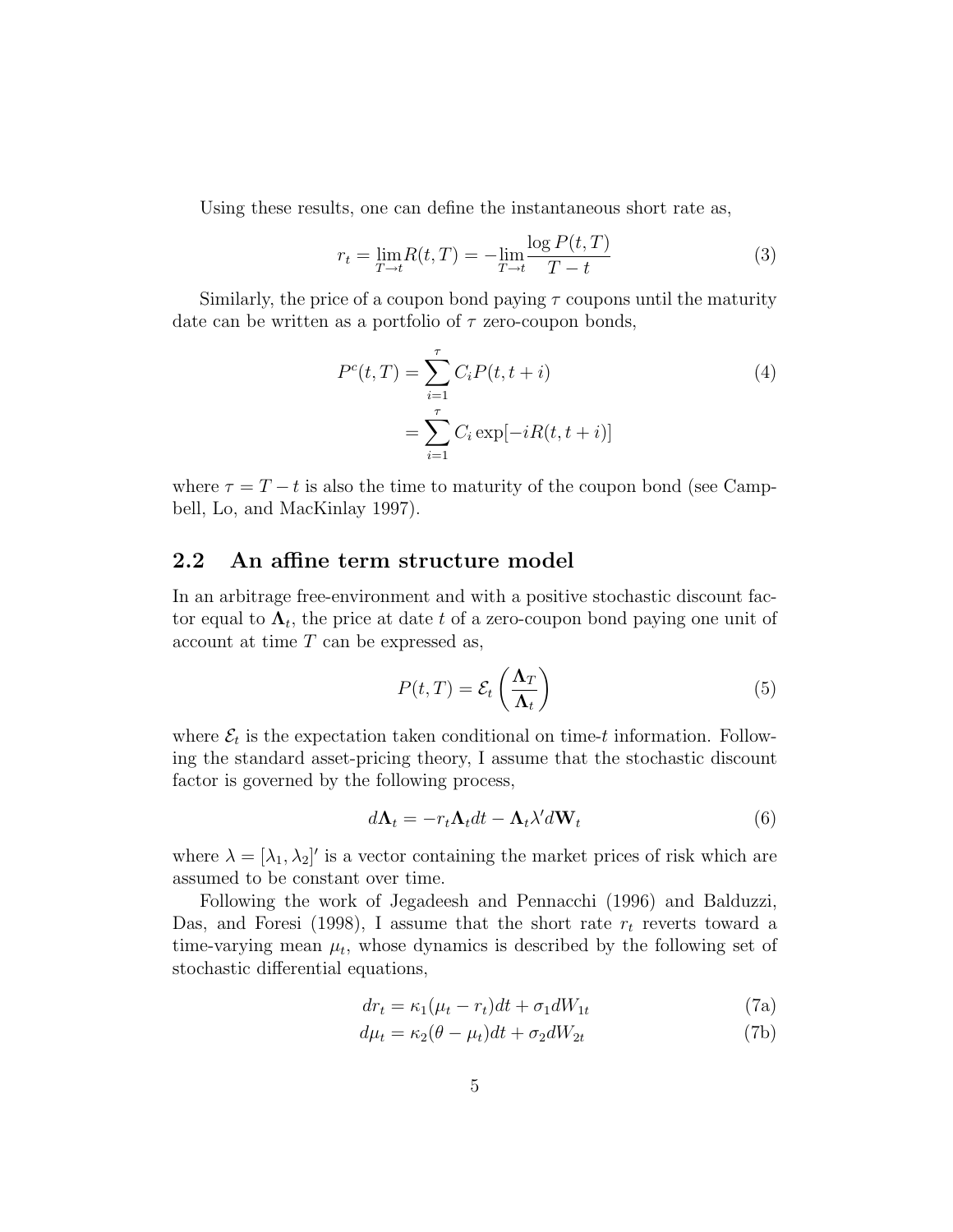where  $\kappa_1$ ,  $\kappa_2$ ,  $\sigma_1$ , and  $\sigma_2$  are constants, and  $\mathbf{W}_t = [W_{1t}, W_{2t}]'$  is a twodimensional Brownian motion with a correlation coefficient equal to  $\rho$ . The coefficients  $\kappa_1$  and  $\kappa_2$  measure the speed of mean reversion of the two variables to their respective means,  $\mu_t$  and  $\theta$ ,  $\rho$  measures the covariance between these two variables, while  $\sigma_1$  and  $\sigma_2$  are the volatilities of the short-term interest rate and the stochastic mean, respectively. This model generalizes the continuous-time term structure presented in Vasicek (1977) by letting the short-rate revert toward a time-varying stochastic mean, and captures the notion that short-term rates display short-lived fluctuations around a time-varying rest level, or central tendency.<sup>2</sup>

Under the above assumptions and using Itô's lemma, the price of a bond is characterized by the following partial differential equation,<sup>3</sup>

$$
\frac{1}{2} \left( \frac{\partial^2 P}{\partial r^2} \sigma_1^2 + \frac{\partial^2 P}{\partial \mu^2} \sigma_2^2 \right) + \frac{\partial^2 P}{\partial r \partial \mu} \sigma_1 \sigma_2 \rho + \frac{\partial P}{\partial r} \left[ \kappa_1 \left( \mu - r - \frac{\lambda_1 \sigma_1}{\kappa_1} \right) \right] \tag{8}
$$
\n
$$
+ \frac{\partial P}{\partial \mu} \left[ \kappa_2 \left( \theta - \mu - \frac{\lambda_2 \sigma_2}{\kappa_2} \right) \right] + \frac{\partial P}{\partial t} - rP = 0
$$

subject to the boundary condition  $P(T,T) = 1$ . As shown in Langetieg (1980) and Cochrane (2005), the solution for the fundamental valuation equation  $(8)$  is an exponentially linear function of the two latent variables,  $r_t$  and  $\mu_t$ , taking the following exponential-affine form,

$$
P(t,T) = \exp[A(\tau) + B_1(\tau)r_t + B_2(\tau)\mu_t]
$$
\n(9)

where  $\tau = T - t$  is the time to maturity of the bond and  $A(\tau)$ ,  $B_1(\tau)$  and  $B_2(\tau)$  are functions of the maturity, the parameters of the model and satisfy the no-arbitrage condition in the bond market.

Equations (8) and (9) determine the solution for the functions  $A(\tau)$ ,  $B_1(\tau)$ and  $B_2(\tau)$  in terms of a set of ordinary differential equations, which have a

$$
dr_t = \kappa_1(\mu - r_t)dt + \sigma dW_t
$$

 $2$  The Vasicek (1977) model is of the form,

where the instantaneous interest rate converges to a target level  $\mu$  that is constant over time. Jegadeesh and Pennacchi (1996) and Balduzzi et al. (1998) show that a model with a time-varying target level outperforms the Vasicek model.

<sup>&</sup>lt;sup>3</sup>The details of the model solution are spelled out in Appendix A.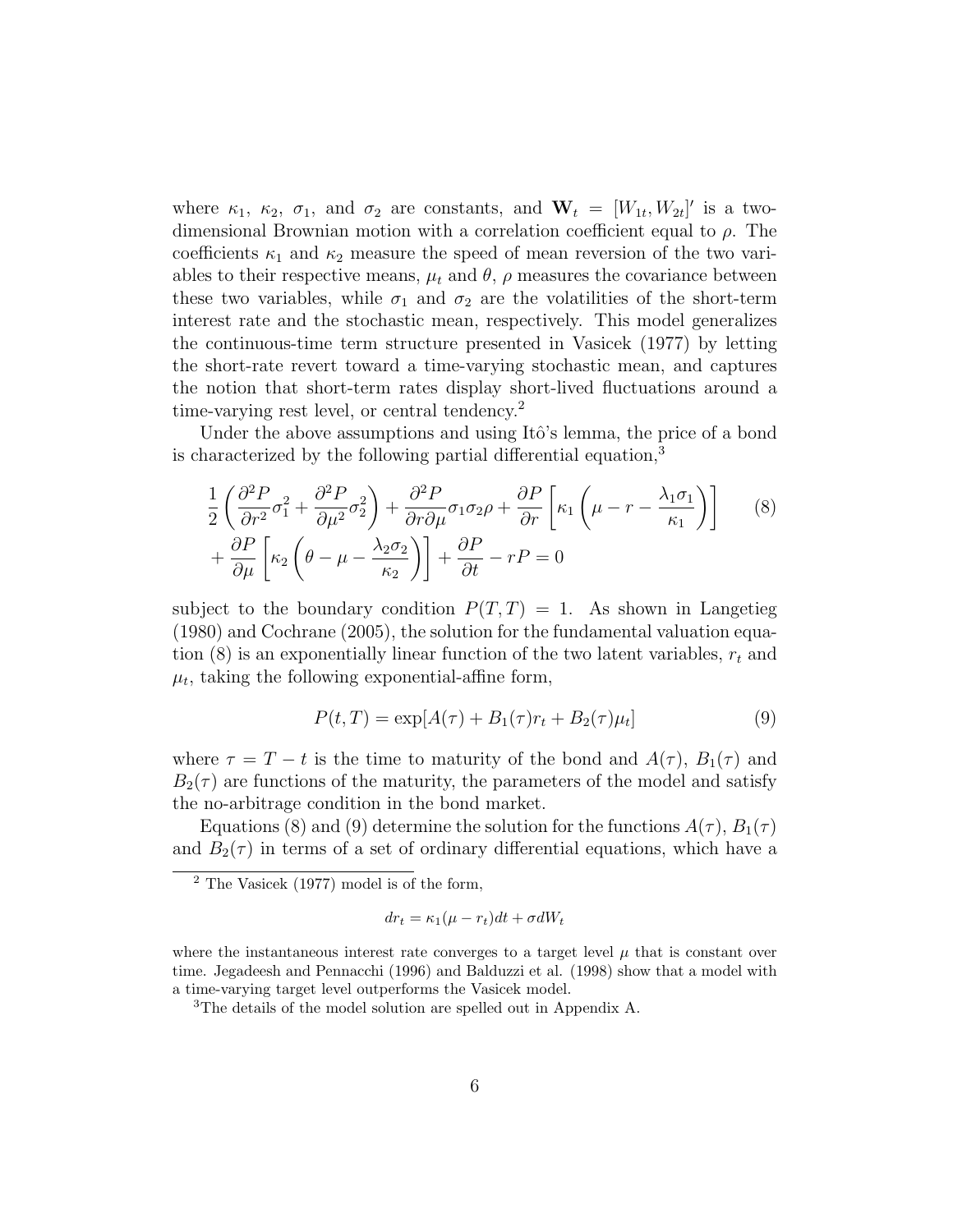solution equal to,

$$
B_1(\tau) = \frac{\exp(-\kappa_1 \tau) - 1}{\kappa_1}
$$
  
\n
$$
B_2(\tau) = \frac{\exp(-\kappa_2 \tau) - 1}{\kappa_2} - \frac{\exp(-\kappa_1 \tau) - \exp(-\kappa_2 \tau)}{\kappa_1 - \kappa_2}
$$
  
\n
$$
A(\tau) = \int_0^{\tau} \left(\frac{1}{2} B_1^2 \sigma_1^2 + B_2^2 \sigma_2^2 + B_1 B_2 \sigma_1 \sigma_2 \rho - B_1 \lambda_1 \sigma_1 - B_2 \lambda_2 \sigma_2 + B_2 \kappa_2 \theta\right) ds
$$

Using equation (2) and (9) we can write the yield of a bond maturing  $\tau$ periods ahead as,

$$
R(t,T) = -\frac{1}{\tau} [A(\tau) + B_1(\tau) r_t + B_2(\tau) \mu_t]
$$
  
=  $a(\tau) + b_1(\tau) r_t + b_2(\tau) \mu_t$  (10)

where  $a(\tau) = -A(\tau)/\tau$ ,  $b_1(\tau) = -B_1(\tau)/\tau$  and  $b_2(\tau) = -B_2(\tau)/\tau$ . In this model, bond yields are linear functions of the state variables,  $r_t$  and  $\mu_t$ . Therefore, it belongs to the family of affine term structure models, in which zero-coupon bond yields, their physical dynamics and their equivalent martingale dynamics are all affine (constant-plus-linear) functions of an underlying vector of state variables.<sup>4</sup>

Using equation (3), one can see that the instantaneous short rate is given by,

$$
\lim_{\tau \to 0} R(t, t + \tau) = r_t \tag{11}
$$

and the long-term rate is equal to the mean of the stochastic time varying long-term factor  $\theta$  adjusted by risk premia,

$$
\lim_{\tau \to \infty} R(t, t + \tau) = \theta - \frac{\lambda_2 \sigma_2}{\kappa_2} - \frac{\lambda_1 \sigma_1}{\kappa_1} - \frac{\sigma_1^2 + \sigma_2^2}{2\kappa_1^2} - \frac{\sigma_1 \sigma_2 \rho}{\kappa_2 \kappa_1}
$$

Notice that the time-varying mean of the first latent factor,  $\mu_t$ , does not affect the short end of the yield curve, since its loading starts at zero for the instantaneous interest rate (i.e.,  $\lim_{\tau \to 0} B_2(\tau) = 0$ ). However, it does affect yields of longer maturities, influencing the long-end of the term structure.

<sup>4</sup>See Piazzesi (2003) for a review of affine models of the term structure.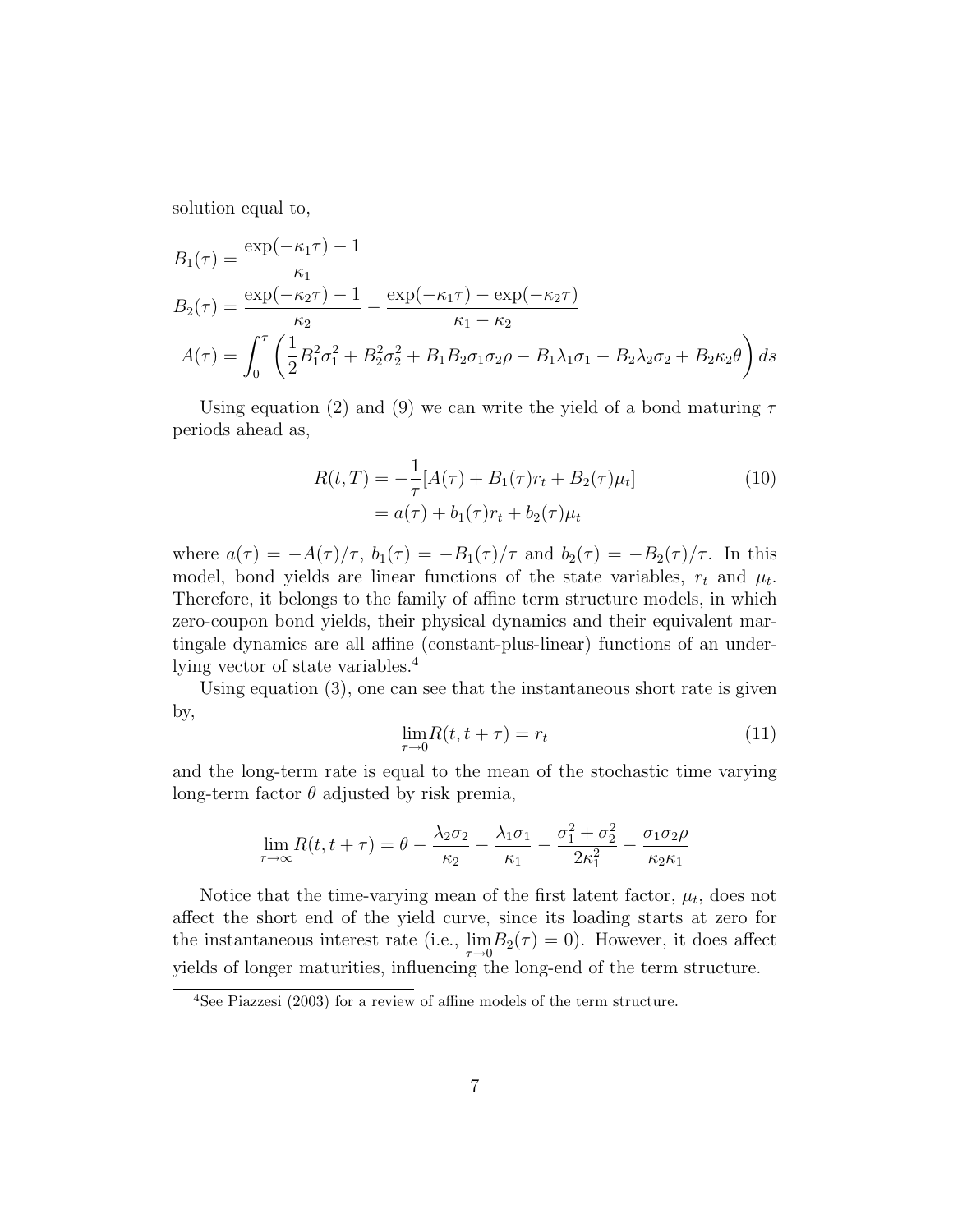### 3 Estimation

#### 3.1 Data

In this paper I use three types of instruments to estimate the yield curve; pure discount bonds, which make a single fixed payment at the maturity date; coupon bonds which make coupon payments at equally spaced intervals until the maturity date, in which the face value is also paid and, coupon bonds paying both, the face value and the coupon rate, in each coupon payment.

I use end-of-month price quotes for index-linked instruments issued by the Central Bank of Chile, which have both their coupon and principal payments linked to the Unidad de Fomento (UF), from January 1990 through March 2006. The UF is a unit of account that varies according to past inflation, and is not perfectly correlated with current inflation. For short-maturity instruments, UF-linked yields cannot be considered real yields, but as the maturity of the instrument increases these yields approximate real interest rates more closely (see Chumacero 2002).

The database contains 4,472 observations on pure-discount bonds (Pagare Reajustable del Banco Central), and semi-annual amortizing coupon bonds (Pagare Reajustable con Cupones and Bonos del Banco Central de Chile). Over the sample period, each month contains an average of twenty seven observations. In early years, however, the number of index-linked bonds outstanding is very small, resulting on a median of 8 monthly observations over 1990 and 1991. During these first two years, the maturity of coupon bonds, as well, is confined to values that range from fifteen to twenty semesters and zero-coupon bonds which have maturities of less than one year. As we move forward in time, the maturity of traded coupon bonds diversifies ranging from 1 month to 40 semesters (see Figure 1).

#### 3.2 State space specification

To estimate the affine term structure model presented in section 2, I first derive the discrete-time dynamics implied by the continuous-time model in order to match the observation frequency data. Then, using the discretetime equivalent model I present the state space model formulation of the term structure model.

Note that the two stochastic differential equations (7a) and (7b) that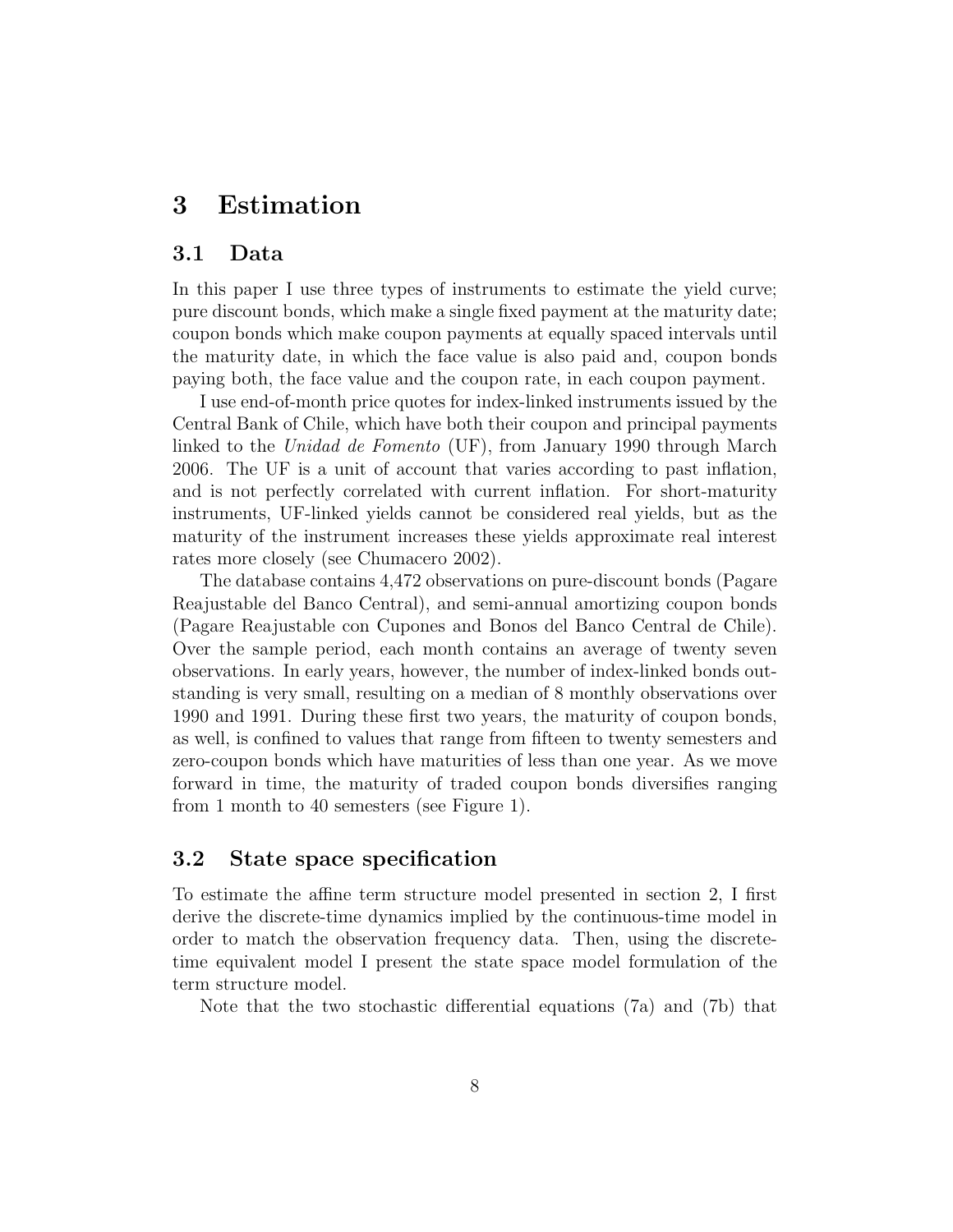describe the state variables can be expressed as,

$$
d\begin{bmatrix} r_t \\ \mu_t \end{bmatrix} = \left( \begin{bmatrix} -\kappa_1 & \kappa_1 \\ 0 & -\kappa_2 \end{bmatrix} \begin{bmatrix} r_t \\ \mu_t \end{bmatrix} + \begin{bmatrix} 0 \\ \kappa_2 \theta \end{bmatrix} \right) dt + \begin{bmatrix} \sigma_1 & 0 \\ 0 & \sigma_2 \end{bmatrix} d\mathbf{W}_t
$$

or more compactly,

$$
d\mathbf{X}_t = (\mathbf{A}\mathbf{X}_t + \mathbf{b})dt + \mathbf{C}d\mathbf{B}_t
$$
\n(12)

where  $\mathbf{B}_t$  is a standardized Brownian motion with a covariance matrix equal to  $CC' = \sigma \rho \sigma'$ . Using the methods presented in Langetieg (1980) and Bergstrom (1990), the equivalent discrete-time for this process is obtained from the solution to the system of stochastic differential equations (12). This solution implies the following equivalent discrete-time,

$$
\mathbf{X}_{t_k} = \mathbf{\Phi}(\psi) \mathbf{X}_{t_{k-1}} + \mathbf{c}(\psi) + \varepsilon_{t_k} \tag{13}
$$

where  $\varepsilon_{t_k}$  is normally distributed with variance-covariance matrix equal to  $\mathbf{V}(\psi)$  and,

$$
\Phi(\psi) = e^{\mathbf{A}(t_k - t_{k-1})}
$$

$$
\mathbf{c}(\psi) = (e^{\mathbf{A}(t_k - t_{k-1})} - \mathbf{I})\mathbf{A}^{-1}\mathbf{b}
$$

$$
\mathbf{V}(\psi) = \int_{t_{k-1}}^{t_k} e^{\mathbf{A}(t_k - s)} \mathbf{C} \mathbf{C}' e^{\mathbf{A}'(t_k - s)} ds
$$

The coefficients of this VAR(1) process,  $\Phi(\psi)$  and  $\mathbf{c}(\psi)$ , and the distribution of the innovation  $\varepsilon_{t_k}$  depend on the parameters describing the exponential-affine model. <sup>5</sup>

To complete the state space representation of the model, I present the measurement equation which relates the theoretical yields and the latent factors describing the model. At time  $t_k$ , the data is comprised by  $N_k$ bond prices of different maturity denoted by  $P_{t_k} = (P_{1k}, P_{2k}, \ldots, P_{N_k})$  for  $k = 1, \ldots, T$ . The set of instruments contains both, zero-coupon and coupon bonds with maturities that vary over time. I assume that there are discrepancies between observed prices and their theoretical counterparts explained by exogenous factors such as non-synchronous trading, rounding of prices, and bid-ask spreads. Therefore, in the presence of measurement errors we need

<sup>&</sup>lt;sup>5</sup>A derivation of specific expressions for the matrices  $\mathbf{\Phi}(\psi)$ ,  $\mathbf{c}(\psi)$  and  $\mathbf{V}(\psi)$  describing the transition equation is presented in Appendix A.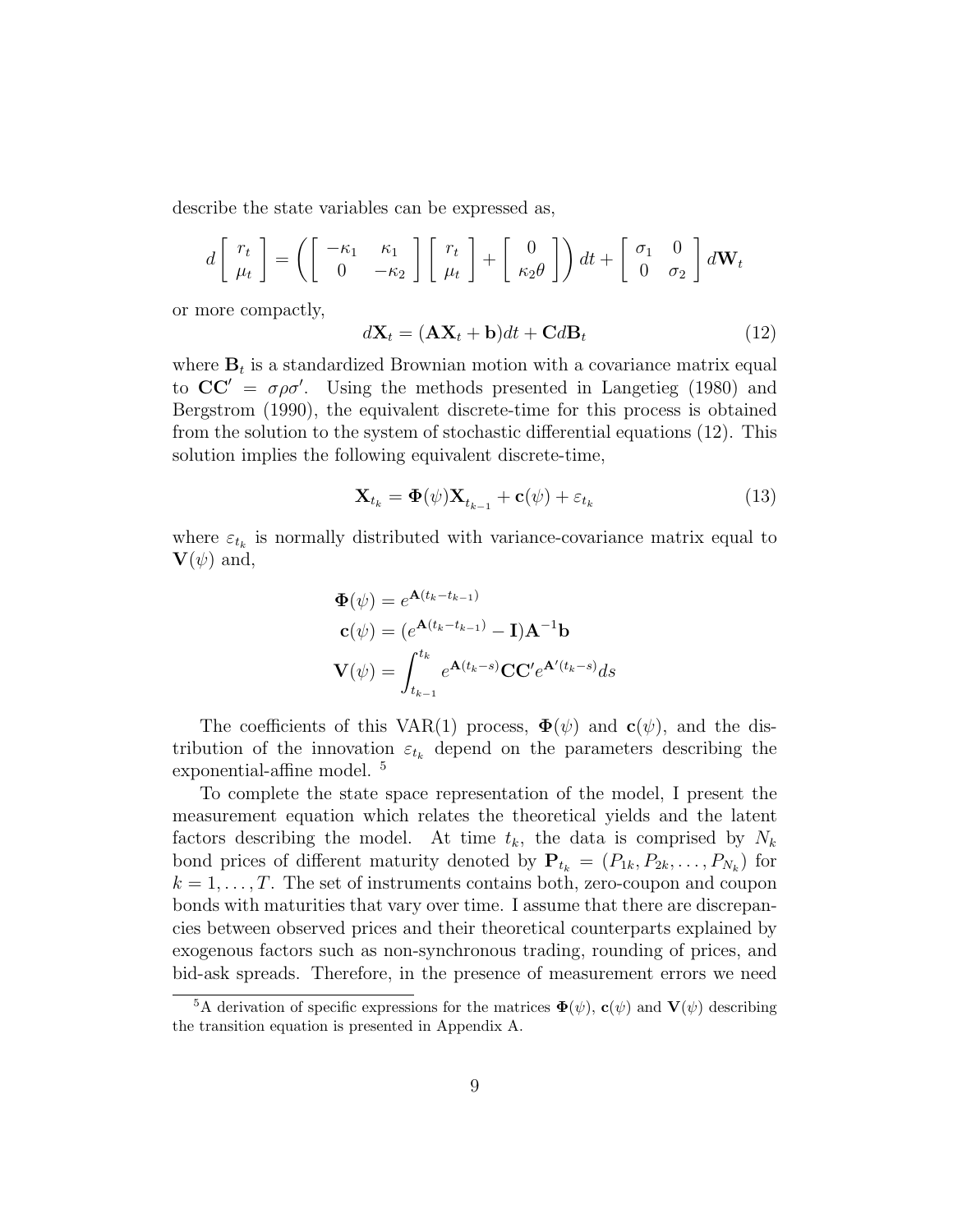to distinguish between the theoretical term structure given by (9) and observed prices. Assuming that measurement errors are additive and normally distributed, theoretical and observed prices are related by,

$$
\mathbf{P}_{t_k} = \mathbf{\Theta}(\psi, \mathbf{X}_{t_k}) + \mathbf{v}_{t_k} \tag{14}
$$

where  $\mathbf{v}_{t_k} \sim \mathcal{N}(0, \mathbf{H}_k(\psi))$  is the measurement error, the vector  $\psi$  contains the unknown parameters of the model,  $\mathbf{X}_{t_k}$  is a vector containing the two state variables of the model (i.e.,  $\mathbf{X} = (r, \mu)'$ ), and the *i*-th row of  $\Theta(\psi, \mathbf{X}_{t_k})$  is equal to,

$$
\mathbf{\Theta}_{i}(\psi, \mathbf{X}_{t_k}) = \exp[A(\tau_i) + B_1(\tau_i)r_{t_k} + B_2(\tau_i)\mu_{t_k}]
$$
  
= 
$$
\exp[A(\tau_i) + \mathbf{B}(\tau_i)'\mathbf{X}_{t_k}]
$$

when the  $i$ −th bond is a zero-coupon bond and equal to,

$$
\mathbf{\Theta}_i(\psi, \mathbf{X}_{t_k}) = \sum_{j=1}^{\tau_i} C_{ij} \exp[A(j) + \mathbf{B}(j)' \mathbf{X}_{t_k}]
$$

when the *i*−th bond is a coupon bond paying  $\tau_i$  coupons until the maturity.

The measurement equation (14) plus the transition system describing the state variables (13) form the non-linear state space model describing the term structure of interest rates.

#### 3.3 Extended Kalman Filter

Even though the conventional Kalman filter cannot be used in the presence of non-linear measurement and/or transition equations, an approximate filter can be obtained by linearizing the non-linear measurement equation and then applying the extended Kalman filter presented in Harvey (1990). The original non-linear measurement equation (14) can be approximated using a Taylor expansion around the conditional mean of the state variables,

$$
\mathbf{P}_{t_k} = d(\psi, \mathbf{X}_{t_k|t_{k-1}}) + \mathbf{Z}(\psi, \mathbf{X}_{t_k|t_{k-1}}) \mathbf{X}_{t_k} + \mathbf{v}_k
$$
\n(15)

where  $\mathbf{X}_{t_k|t_{k-1}}$  is the conditional mean of the state variables given the information set available at  $t_k$ ,  $\mathbf{d}(\psi, \mathbf{X}_{t_k|t_{k-1}})$  is an  $N_k$ -vector with the *i*-th row given by

$$
d_i = \boldsymbol{\Theta}(\boldsymbol{\psi},\hat{\mathbf{X}}_{t_k|t_{k-1}}) - \frac{\partial \boldsymbol{\Theta}(\boldsymbol{\psi},\hat{\mathbf{X}}_{t_k|t_{k-1}})}{\partial \mathbf{X}_{t_k}'}\hat{\mathbf{X}}_{t_k|t_{k-1}}
$$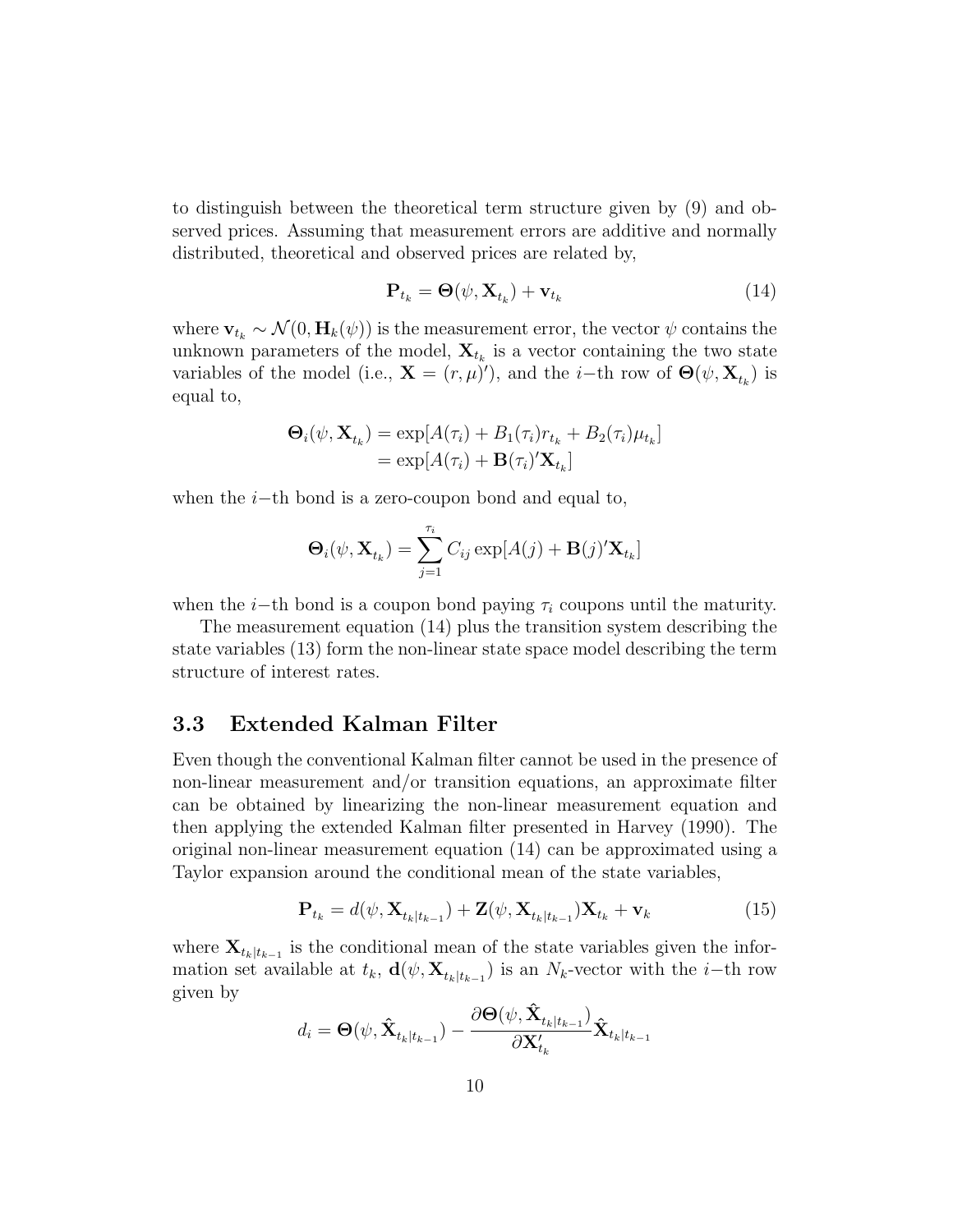and  $\mathbf{Z}(\psi, \mathbf{X}_{t_k|t_{k-1}})$  is an  $N_k \times 2$  matrix with rows equal to

$$
Z_i = \frac{\partial P(\hat{\mathbf{X}}_{t_k|t_{k-1}}, \tau)}{\partial \mathbf{X}'_{t_k}}.
$$

Using the linear approximation of the measurement equation (15) and the transition equation (13), the parameters of the model can be estimated using the extended Kalman filter algorithm discussed in Harvey (1990). This algorithm consists of a sequence of two steps, a prediction and an update step. The prediction step yields the estimator of the state variables given by,

$$
\hat{\mathbf{X}}_{t_k|t_{k-1}} = \mathcal{E}(\hat{\mathbf{X}}_{t_k}|\Xi_{t_{k-1}}) = \mathbf{c}(\psi) + \mathbf{\Phi}(\psi)\hat{\mathbf{X}}_{t_{k-1}}
$$
(16)

with a mean square error (MSE) equal to,

$$
\begin{aligned} \mathbf{F}_{t_k|t_{k-1}} &= \mathcal{E}\left[ (\mathbf{X}_{t_k} - \hat{\mathbf{X}}_{t_k|t_{k-1}}) (\mathbf{X}_{t_k} - \hat{\mathbf{X}}_{t_k|t_{k-1}})' | \Xi_{t_{k-1}} \right] \\ &= \mathbf{\Phi} \mathbf{F}_{t_{k-1}} \mathbf{\Phi}' + \mathbf{V} \end{aligned}
$$

where the expectation is based on the available information up to time  $t_{k-1}$ represented by  $\Xi_{t_{k-1}}$ .

In the update step, we use the additional information given by  $P_{t_k}$  to obtain a more precise estimator of  $\mathbf{X}_{t_k}$ ,

$$
\hat{\mathbf{X}}_{t_k} = \mathcal{E}(\hat{\mathbf{X}}_{t_k} | \Xi_{t_k})
$$
\n
$$
= \hat{\mathbf{X}}_{t_k|t_{k-1}} + \mathbf{F}_{t_k|t_{k-1}} \mathbf{Z}' (\mathbf{Z} \mathbf{F}_{t_k|t_{k-1}} \mathbf{Z}' + \mathbf{H})^{-1} \left[ \mathbf{P}_{t_k} - \Theta(\psi, \hat{\mathbf{X}}_{t_k|t_{k-1}}) \right]
$$
\n(17)

with a MSE matrix equal to,

$$
\mathbf{F}_{t_k} = \mathcal{E}\left[ (\mathbf{X}_{t_k} - \hat{\mathbf{X}}_{t_k})(\mathbf{X}_{t_k} - \hat{\mathbf{X}}_{t_k})' | \Xi_{t_k} \right]
$$
  
=  $\mathbf{F}_{t_k|t_k-1} - \mathbf{F}_{t_k|t_k-1} \mathbf{Z}' (\mathbf{Z} \mathbf{F}_{t_k|t_k-1} \mathbf{Z}' + \mathbf{H})^{-1} \mathbf{Z} \mathbf{F}_{t_k|t_k-1}$ 

Once we obtain estimates of the state variables (i.e.,  $\hat{\mathbf{X}}_{t_k}$ ) using information about the observed bond prices, we can evaluate the likelihood function using the prediction error decomposition (see Harvey (1990) for details). Then, the log-likelihood function is given by,

$$
\sum_{k=1}^{T} \log f(\mathbf{P}_{t_k}|\psi) = -\sum_{t_k=1}^{n} \frac{N_k}{2} \log(2\pi) - \frac{1}{2} \sum_{k=1}^{n} \log |\mathbf{\Sigma}_k| - \frac{1}{2} \sum_{k=1}^{n} \mathbf{v}'_{t_k} \mathbf{\Sigma}_k^{-1} \mathbf{v}_{t_k}
$$
(18)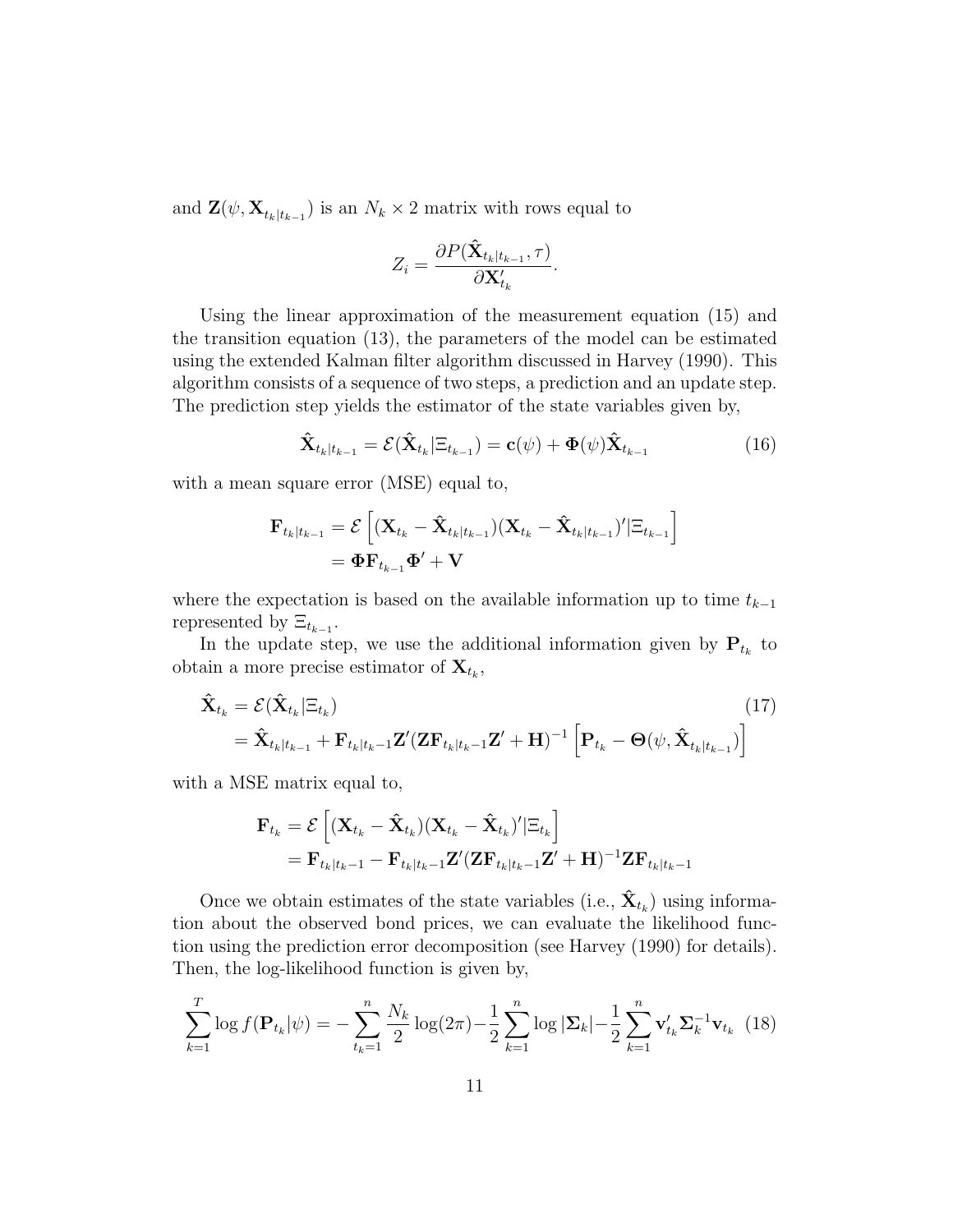where,

$$
\mathbf{v}_{t_k} = \mathbf{P}_{t_k} - \mathbf{\Theta}(\psi, \hat{\mathbf{X}}_{t_k|t_{k-1}})
$$

$$
\Sigma_k = \mathbf{ZF}_{t_k|t_k-1}\mathbf{Z}' + \mathbf{H}
$$

#### 3.4 Estimation results

I estimate the term structure model using the extended Kalman filter algorithm and assuming that prices are observed with an error. I aggregate bonds into five categories to obtain a parsimonious covariance matrix of the measurement errors. Each group is assumed to have the same measurement error, therefore, the covariance matrix of the measurement errors  $\mathbf{H}_k(\psi)$  is a diagonal matrix with five different elements characterizing the variance of each group,  $h_i$ . The first group contains discount bonds which have maturities less or equal to one year. The remaining four groups comprise coupon bonds with maturities up to five years, between six and ten years, between eleven and fifteen years, and above sixteen years, respectively.

Unlike the standard practice, I treat the factors  $r$  and  $\mu$  as unobservables, and do not approximate the instantaneous rate using an observed short-term interest rate or the time-varying mean using observed yields as in Chan et al. (1992), Longstaff and Schwartz (1992), and Balduzzi et al. (1998). While approximating latent factors with observable yields is convenient, note that yields of any finite-maturity depend on both factors,  $r$  and  $\mu$ , as well as on the model parameters we are trying to identify.

Table 1 presents the estimation results. With exception of the coefficient capturing the market price of risk of the central tendency,  $\lambda_2$ , all parameter estimates are significant at conventional values. Both, the instantaneous interest rate and the time-varying central tendency present statistically significant reversion toward its central tendency. However, the mean reversion and the volatility of the instantaneous rate are considerably higher than the coefficients estimated for its time-varying mean. Therefore, the short-term rate is more volatile and returns faster to its time-varying mean, while the central tendency exhibits a weak reversion to its long-run value and a volatility less than a half that of the short-rate. The mean-reversion parameters imply a half-life of about 1 year for the short-rate, while the estimated halflife for the time-varying mean is 14.83 years (see Figure 3).

These results suggest that the time-varying mean can be interpreted as the level of interest rate that would prevail after ongoing temporary imbal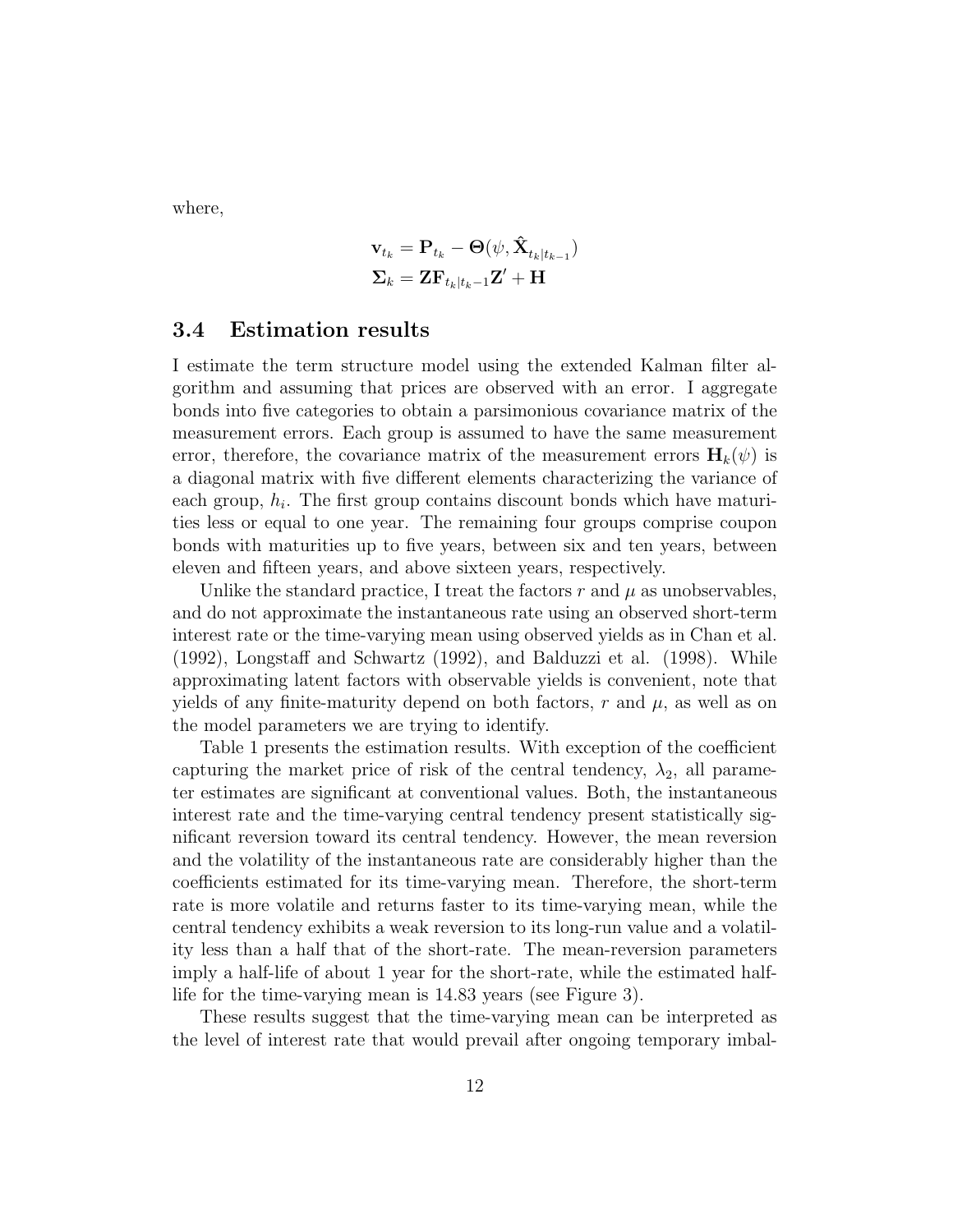ances in the economy –those that are expected to dissipate over the shortrun– work themselves through. In contrast, fluctuations of the first latent state variable  $r_t$  around its time-varying mean reflect shorter-lived shocks. The model-based equilibrium real interest rate, which abstracts from both short-lived and long-lived shocks, is equal to  $R_{\infty} = 2.47$  percent in semestral base or  $R_{\infty} = 4.94$  percent in an annual base. The estimate of  $\theta$ , the steady-state value of the short-rate and the central tendency, is statistically significant and equal to 2.95 percent in semestral base or 5.92 percent in annual terms.

The estimated loadings of the two factors driving the yield curve provides an insight on how each factor dynamics translates into movements of the yield curve. In order to give an interpretation of the estimated factor loadings, note that one can rewrite equation (10) as,

$$
R(t, t + \tau) = a_1(\tau)R(\infty) + b_1(\tau)r_t + b_2(\tau)\mu_t
$$

where  $R(\infty) = \lim_{\tau \to \infty} R(t, t + \tau)$ . Figure 2 depicts the loadings on the longterm interest rate  $a_1(\tau)$ , on the short-term interest rate  $b_1(\tau)$ , and on the time varying long-term rate  $b_2(\tau)$  along different maturities, calculated using the estimates presented in Table 1. The very short end of the yield curve is driven by the first latent factor  $r_t$ . The loading associated to the shortterm interest rate  $b_1(\tau)$  starts at 1 and decays monotonically as the term to maturity increases reaching a value close to zero at long maturities. In contrast, as the term to maturity increases, the central tendency  $\mu_t$  becomes a central factor behind the movements of the long end of the yield curve as well as intermediate maturities.

These characteristics of the model produce model-based yield curves that are capable to reproduce some important stylized facts. The higher volatility and lower persistence of the instantaneous short rate compared to that of the central tendency translates into a higher volatility at the short end than at the long end of the yield curve, plus more persistent long interest rates than short interest rates (see Table 2). The dynamics of the factors behind the term structure and the estimated parameters also produce yield curves with a variety of shapes over time, including downward sloping, upward sloping, and hump-shaped, and at the same time produces yields that rule out arbitrage possibilities between bonds of different maturities (see Figure 4). Even though the model imposes restrictions on the cross-sectional and time-series properties of the yield curve in order to rule out arbitrage possibilities, the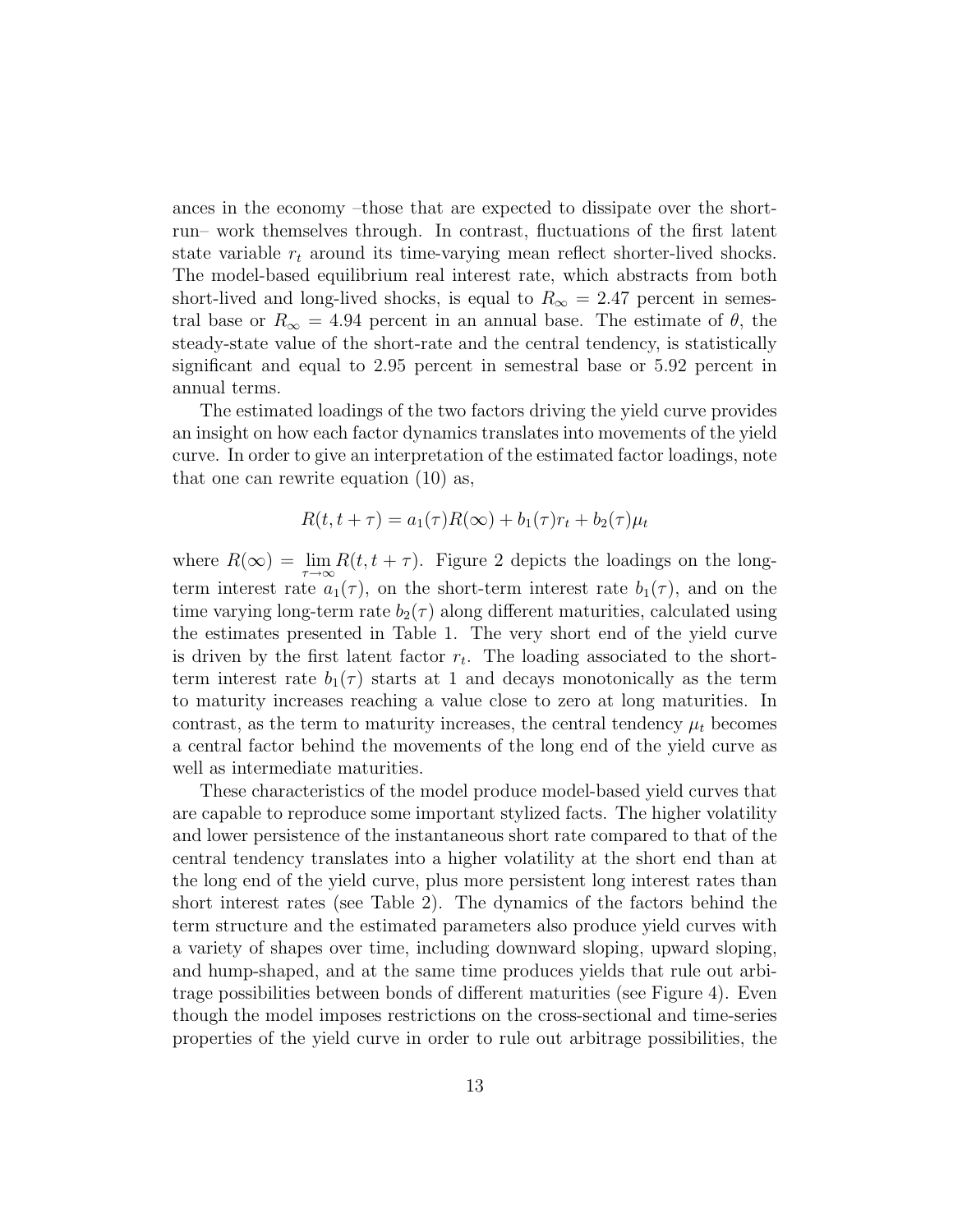model fits quite well the observed yield-to-maturity of zero and coupon bonds (see Figure 5).

The model estimates also produce an average yield curve that is increasing and concave (see Figure 6). To understand why, note that the market price of risk of the short-term interest rate imply the following risk premia for a discount bond maturing in  $\tau$  periods,<sup>6</sup>

$$
\lambda_1 \frac{\sigma_1}{P} \frac{\partial P}{\partial r} = -\lambda_1 \sigma_1 \left( \frac{1 - \exp(-\kappa_1 \tau)}{\kappa_1} \right)
$$

The sign of the risk premium es equal to minus the sign of the respective market price of risk, and the magnitude of the premium is an increasing function of bond maturity. The estimate of  $\lambda_1$ , the market price of risk of the short-term interest rate, is negative and statistically significant. This implies that a bond's interest rate risk premium is positive and increasing with bond's maturity, suggesting that the yield curve is usually upward sloping.

Finally, the correlation between changes in the short rate and its timevarying mean  $\rho$  is negative and statistically significant. The correlation might be interpreted as a link between agents expectation of future economic conditions and changes in the short-rate. The intuition is straightforward. Suppose the economy is in a growth stage, and the monetary authority increases the short-term interest rate in an effort to avoid an overheating of the economy. Then, if movements in the short rate are pro-cyclical and agents believed that a hike in the short rate signals future adverse economic conditions, there is an incentive to sacrifice today's consumption to buy long-term bonds that pays off in the bad times. This increase in the demand for long-term bonds will bid up their price and lower long-term yields, resulting in a negative correlation between r and  $\mu$ . The model also implies that a downward sloping yield curve not only indicates good times today, but bad times tomorrow. Therefore, when agents expect a recession, short-term rates will increase, while long rates will decrease.<sup>7</sup>

<sup>6</sup>See Pennacchi (1991) and Jegadeesh and Pennacchi (1996) for a derivation.

<sup>7</sup>See Harvey (1988), Estrella and Hardouvelis (1991), Plosser and Rouwenhorst (1994), Kamara (1997), Chapman (1997), Estrella and Mishkin (1998), Hamilton and Kim (2002), Berardi and Torous (2005) and Ang, Piazzesi, and Wei (2006) for a more detailed explanation of the information content of the shape of the term structure about economic activity.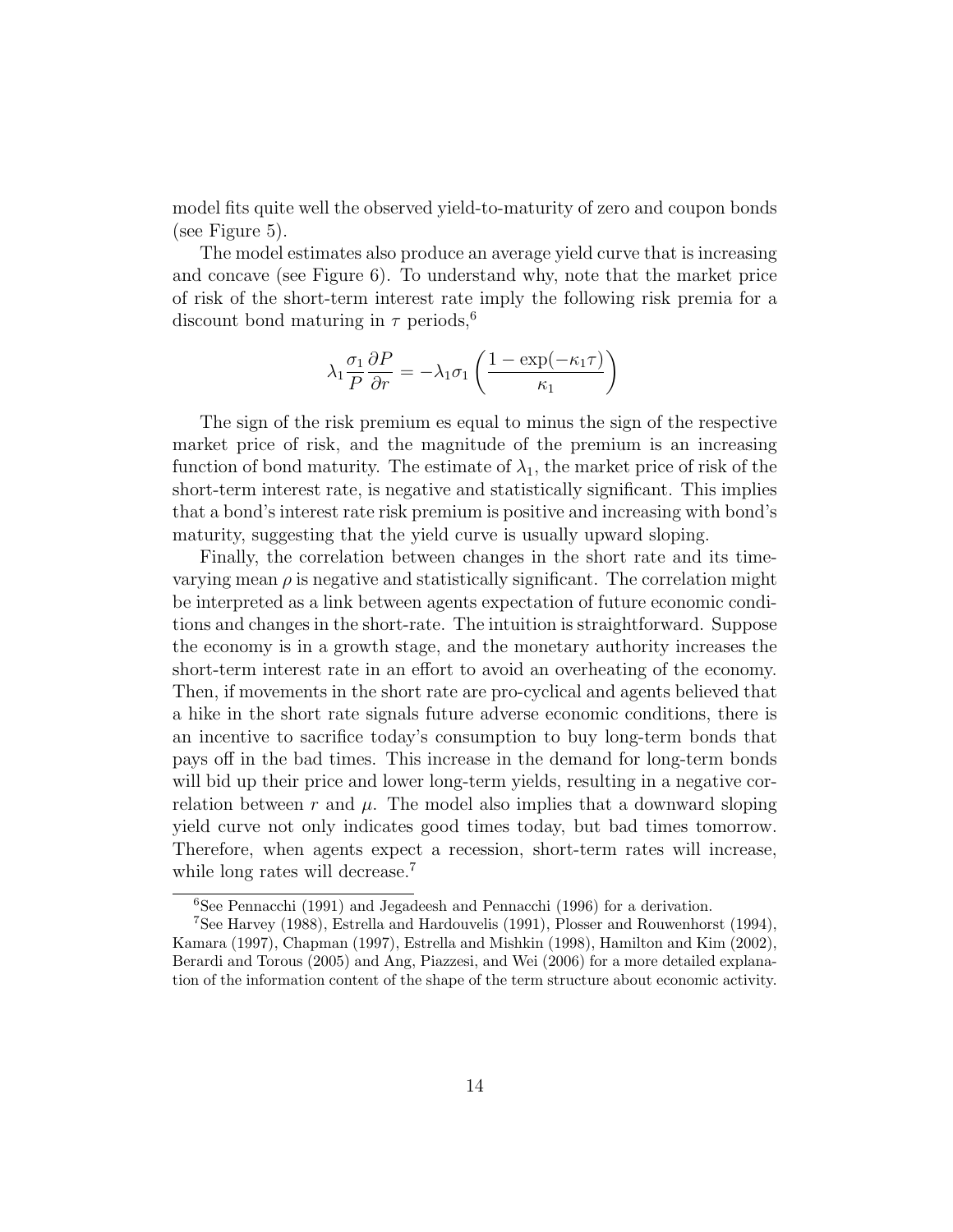### 4 Movements in the yield curve

The yield curve might move due to changes in announcements of unemployment or inflation, changes in market participants' risk aversion aroused from perceived changes in the prospects for continued economic growth, or due to changes in other economic variables (Bliss 1997). In the model presented above changes in the instantaneous interest rate and the its time-varying central tendency drive changes in interest rates of different maturities to varying degrees. Therefore, it is reasonable to think that these latent factors should capture the economic factors influencing interest rates and the changes in the underlying determinants of the term structure of interest rates. Here, I discuss how the term structure of interest rates changes in response to new information about  $r_t$  and  $\mu_t$  using impulse-response functions implied by the affine term structure model. Additionally, I attempt to provide an economic interpretation of these shocks.<sup>8</sup>

Let me start by analyzing the effect of one standard innovation of the instantaneous interest rate and how it translates into movements of the yield curve. The first two panels of Figure 7 exhibit the response of the instantaneous short-rate  $r_t$  and its time-varying mean  $\mu_t$  to an innovation in the first latent factor. Figure 8 presents the impulse-response functions of selected yields, the term structure at its initial value, and one month and 5 years after a one standard deviation of  $r_t$ . The results show that the instantaneous rate  $r_t$  increases immediately after the shock and decays monotonically returning to its initial value. On the other hand, the central tendency  $\mu$  decreases slightly due to the negative correlation between the two state variables, but the confidence intervals indicate that this response is not statistically significant. As the loadings of each factor suggest, the shock to the instantaneous interest rate increases short-term and medium-term interest rates by much larger amounts than long-term interest rates. Consequently, the yield curve initially becomes less steep, presenting a decrease in its slope. The yield curve returns back to its initial position five years after the shock initiated (see Figure 8).

The movements in yields in response to this shock have an intuitive explanation. To better understand the following discussion, recall that the basic asset pricing model predicts that the price of a discount bond maturing in  $\tau$ 

<sup>8</sup>Appendix B contains the analytical derivation of the model-based impulse-response functions and their respective standard errors.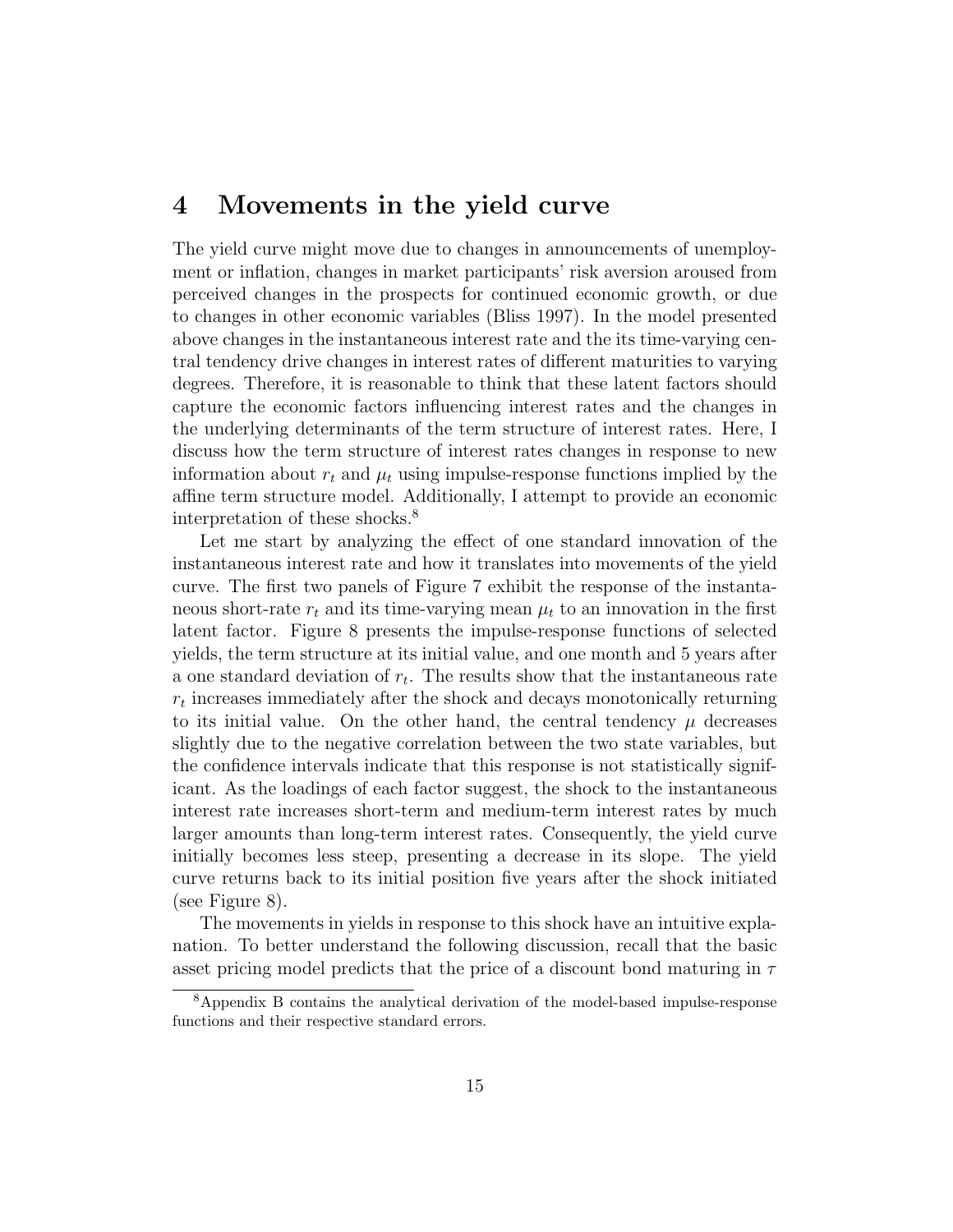periods is given by,

$$
P(t,T) = \beta^{\tau} \mathcal{E}_t \left[ \frac{U'(c_{t+\tau})}{U'(c_t)} \right]
$$
 (19)

where  $U'(c_t)$  is the marginal utility of consumption,  $0 < \beta < 1$  denotes the subjective discount factor, and  $\mathcal{E}_t$  is the expectation conditional on information available at time t. Under this framework, interest rates reflect the rate at which people are willing to trade consumption today for consumption tomorrow (Altug and Labadie 1994).

A shock that temporarily increases short-term and medium-term yields can be interpreted as a temporary positive shock to the economy which increases production possibilities. Intuitively, after the realization of this shock agents will face an increase in their consumption, but considering that this gain will eventually die out, economic agents will save part of the output and invest into capital in order to smooth their consumption (den Haan 1995). Therefore, the expected growth rate of consumption is expected to be positive in the short-term and medium-term, implying an initial increase in the slope of the yield curve. However, as agents start to dissave, interest rates will fall back to their long-term level and consumption growth will return to its steady-state level. This result is consistent with the results of Rendu de Lint and Stolin (2003) who find that a temporary productivity shock in a simple production stochastic growth model increases the one-period interest rate more than the  $\tau$ -period interest rate, increasing the slope of term structure of interest rates.

The last two panels of Figure 7 exhibit the response of the two latent factors to an innovation to the central tendency, while Figure 9 depicts the impulse-response functions of the six-month, 5-year and 20-year yields as well as the term structure of interest rates at its initial level, and one month and 5 years after the shock to  $\mu_t$ . An innovation to the central tendency increases immediately the time-varying mean  $\mu_t$ , which reduces monotonically and slowly as one would expect given the estimated high persistence of this factor. The instantaneous interest rate  $r_t$  increases quickly to catch up the new level the central tendency reached after the shock. After reaching a value near the central tendency, the instantaneous rate decreases slowly following the path of the central tendency.

This shock translates into an initial increase in medium-term and longterm yields, while short-term interest rates initially remain muted. As the instantaneous rate increases to catch up its time-varying mean, short-term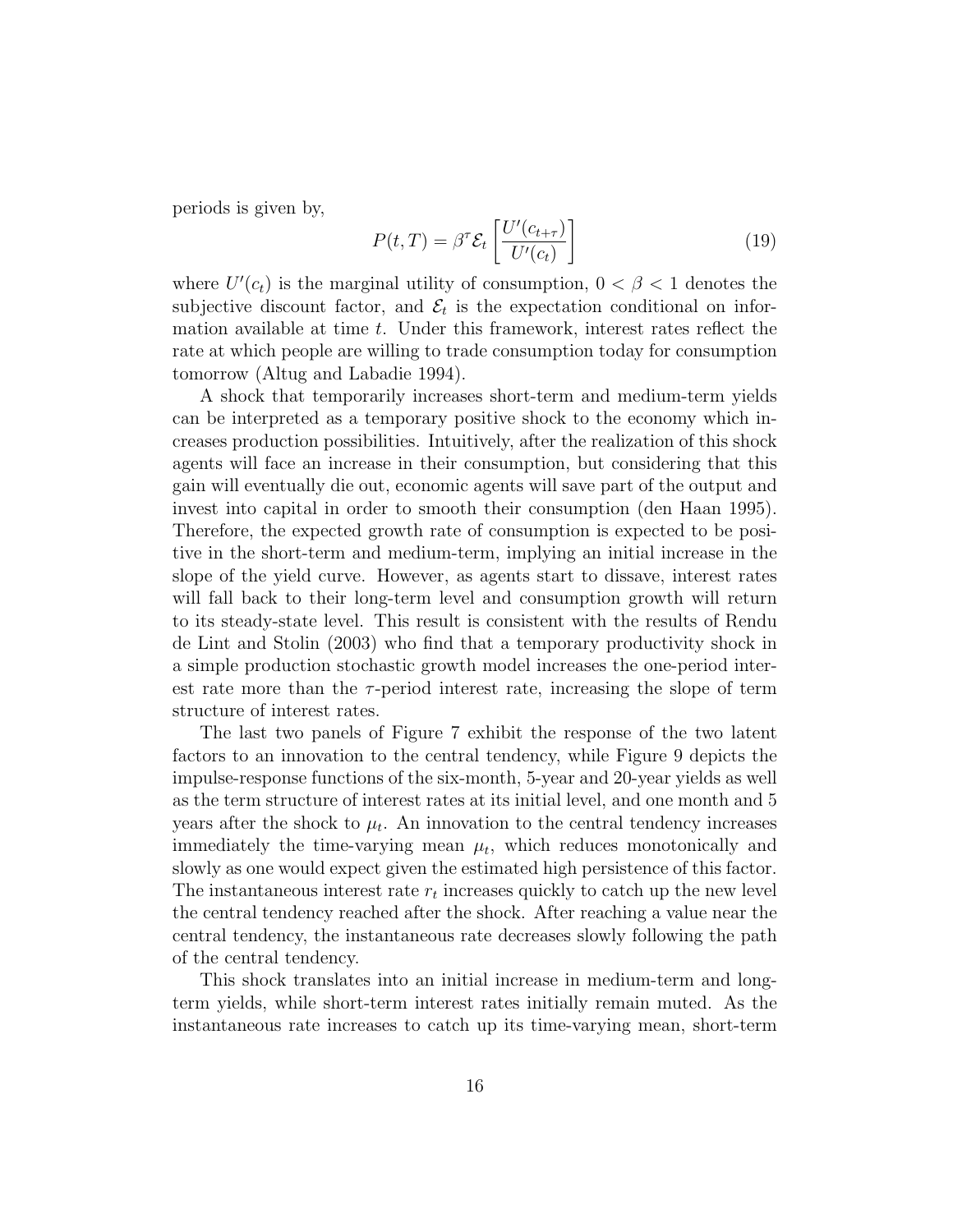interest rates start to increase, while long-term interest rates start to slowly fall as the long-run time varying mean falls back to its equilibrium level. As a consequence, initially the slope of the yield curve increases, but rapidly the term structure of interest rates exhibits a change in its level. Five years after the innovation, yields of all maturities change by almost identical amounts (see Figure 9). Slowly, the term structure of interest rates will move toward its initial position as the effect of the shock dies off. However, the high persistence of the time-varying mean makes this effect look as permanent, despite the fact that this variable is stationary.

In this case, this shock can be interpreted as a persistent (almost permanent) positive shock to productivity. To understand why, suppose that the economy faces a shock that has no initial impact, but eventually grows to a permanent technology shock, whose path is perfectly anticipated by agents. A positive innovation permanently increases the level of expected future consumption, thereby the high expected levels of future consumption makes long-term bonds less attractive driving prices down and driving yields up.<sup>9</sup> As the impact of the innovation materializes, agents will require a higher return as an inducement to save, leading to an increase in yields of all maturities.

### 5 Final remarks

I show that when thinking about movements in the term structure, one should think in changes in at least two type of forces that hit the economy. First, shocks that are short-lived, which change the slope of the yield curve. Second, long-lived shocks that influence yields of all maturities and shift the level of the term structure of interest rates.

However, two questions remain unanswered. Is it reasonable to relate the effects of the short-lived shocks to the effects of inflationary pressures or monetary policy surprises as in Piazzesi (2005)or Wu (2001)?. Furthermore, can the long-lived innovations be related to changes in household consumption preferences, or perceptions about future economic prospects?. A second unanswered question is whether one can improve the understanding of the factors that lie behind the movements of the term structure by including macroeconomic variables explicitly to the model presented in the paper.

 $9^9$ Again, this results is consistent with the equilibrium condition (19)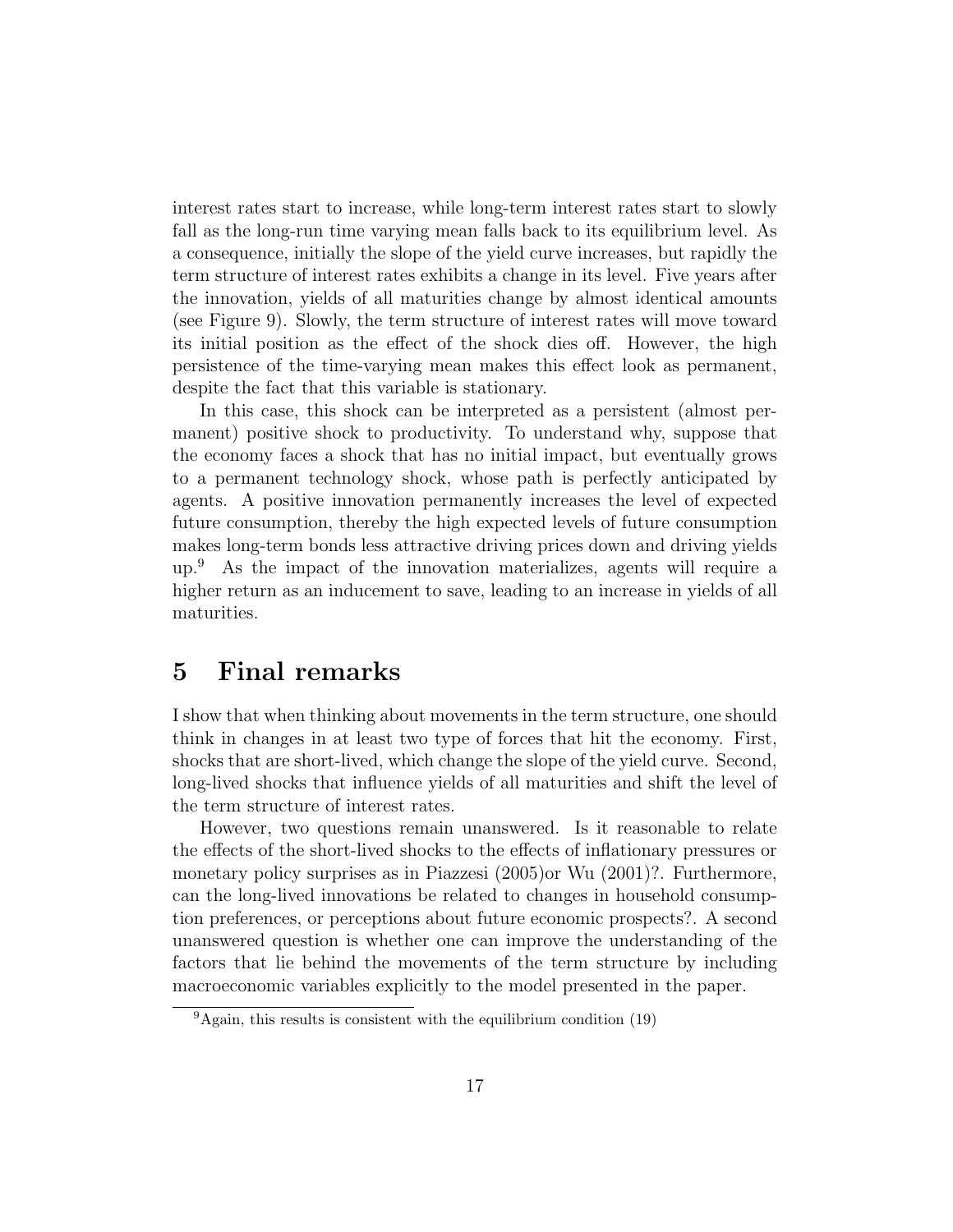The findings from the estimated model might also be useful for building an equilibrium model of the economy. Labadie (1994) shows that the assumption about the persistence of the shocks is very important when evaluating the asset pricing implications of the representative agent framework. She argues that the dichotomous results that arise about the behavior of the yield curve depending on whether endowment shocks are temporary or permanent, are the natural outcome of assuming that there is a single shock to the economy. As previously argued by Christiano and Eichenbaum (1990), the results obtained here suggest that instead of using one type of shock over the other, the best strategy is probably to cast a model with both types of shocks.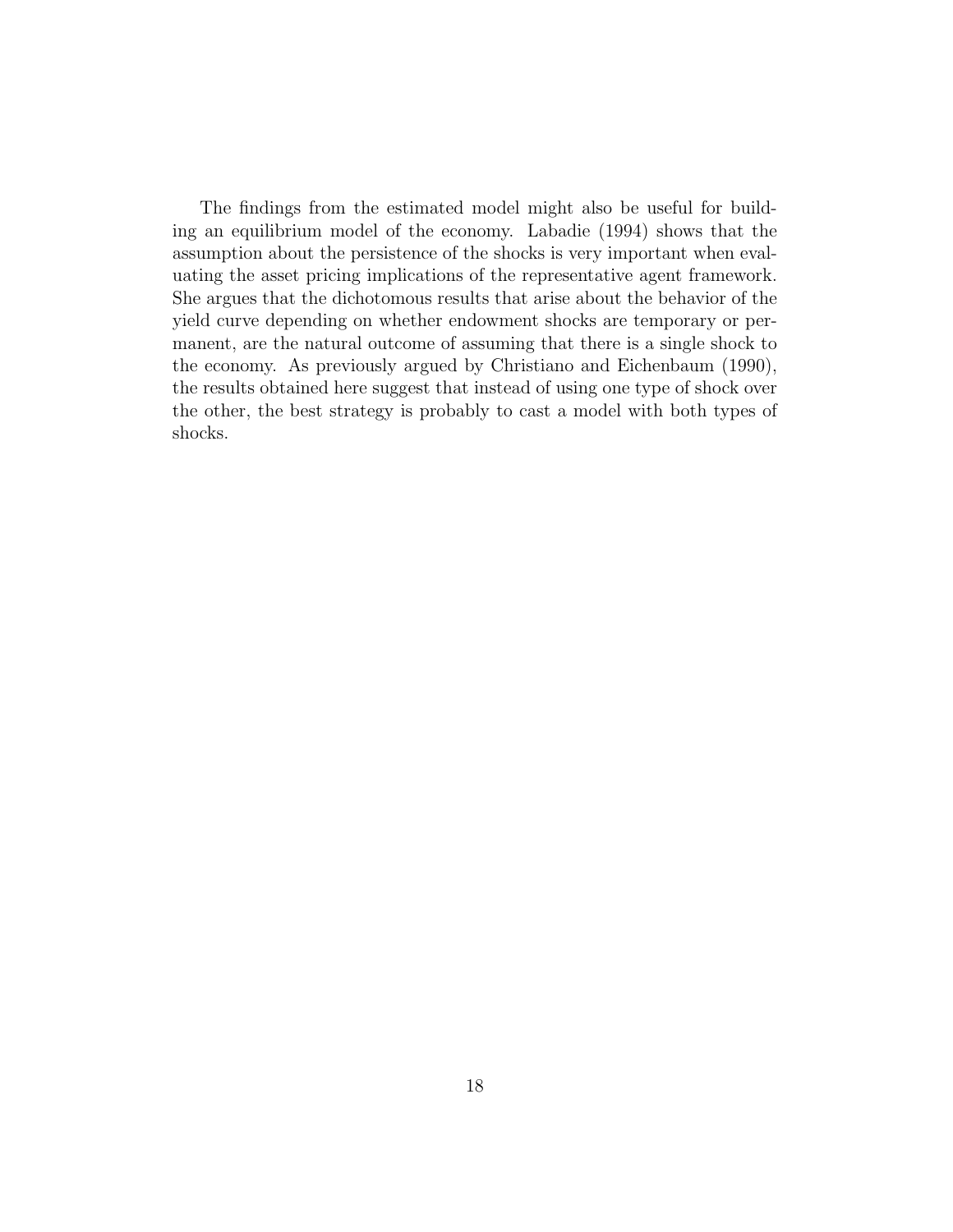## A Model solution and state space representation

#### A.1 Model solution

As shown in Cochrane (2005), the partial equation that characterizes the price of a discount bond of maturity  $\tau$  is given by,

$$
\frac{1}{2} \left( \frac{\partial^2 P}{\partial r^2} \sigma_1^2 + \frac{\partial^2 P}{\partial \mu^2} \sigma_2^2 \right) + \frac{\partial^2 P}{\partial r \partial \mu} \sigma_1 \sigma_2 \rho + \frac{\partial P}{\partial r} \left[ \kappa_1 \left( \mu - r - \frac{\lambda_1 \sigma_1}{\kappa_1} \right) \right]
$$
\n
$$
+ \frac{\partial P}{\partial \mu} \left[ \kappa_2 \left( \theta - \mu - \frac{\lambda_2 \sigma_2}{\kappa_2} \right) \right] + \frac{\partial P}{\partial t} - rP = 0
$$
\n(20)

I assume that there is a solution for this fundamental valuation equation that is represented by,

$$
P(t,T) = \exp [A(\tau) + B_1(\tau) r_t + B_2(\tau) \mu_t]
$$
\n(21)

Obtaining the partial derivatives of the solution (21) and replacing them back into the partial differential equation that characterizes the price of a discount bond (20) one obtains,

$$
\frac{1}{2}B_1^2(\tau)\sigma_1^2 + \frac{1}{2}B_2^2(\tau)\sigma_2^2 + B_1(\tau)B_2(\tau)\sigma_1\sigma_2\rho
$$
\n
$$
+ B_1(\kappa_1(\mu_t - r_t) - \lambda_1\sigma_1) + B_2(\kappa_2(\theta - \mu_t) - \lambda_2\sigma_2)
$$
\n
$$
- \left[ \frac{dA(\tau)}{d\tau} + \frac{dB_1(\tau)}{d\tau}r_t + \frac{dB_2(\tau)}{d\tau}\mu_t \right] - r_t = 0
$$
\n(22)

Collecting terms and knowing that (22) must hold for all  $r_t$  and  $\mu_t$  we obtain the following system of ordinary differential equations,

$$
0 = \frac{1}{2}B_1^2(\tau)\sigma_1^2 + \frac{1}{2}B_2^2(\tau)\sigma_2^2 + B_1(\tau)B_2(\tau)\sigma_1\sigma_2\rho - B_1\lambda_1\sigma_1 - B_2\lambda_2\sigma_2 + B_2\kappa_2\theta - \frac{dA(\tau)}{d\tau}
$$
  
\n
$$
0 = -B_1(\tau)\kappa_1 - \frac{dB_1(\tau)}{d\tau} - 1
$$
  
\n
$$
0 = B_1(\tau)\kappa_1 - B_2(\tau)\kappa_2 - \frac{dB_2(\tau)}{d\tau}
$$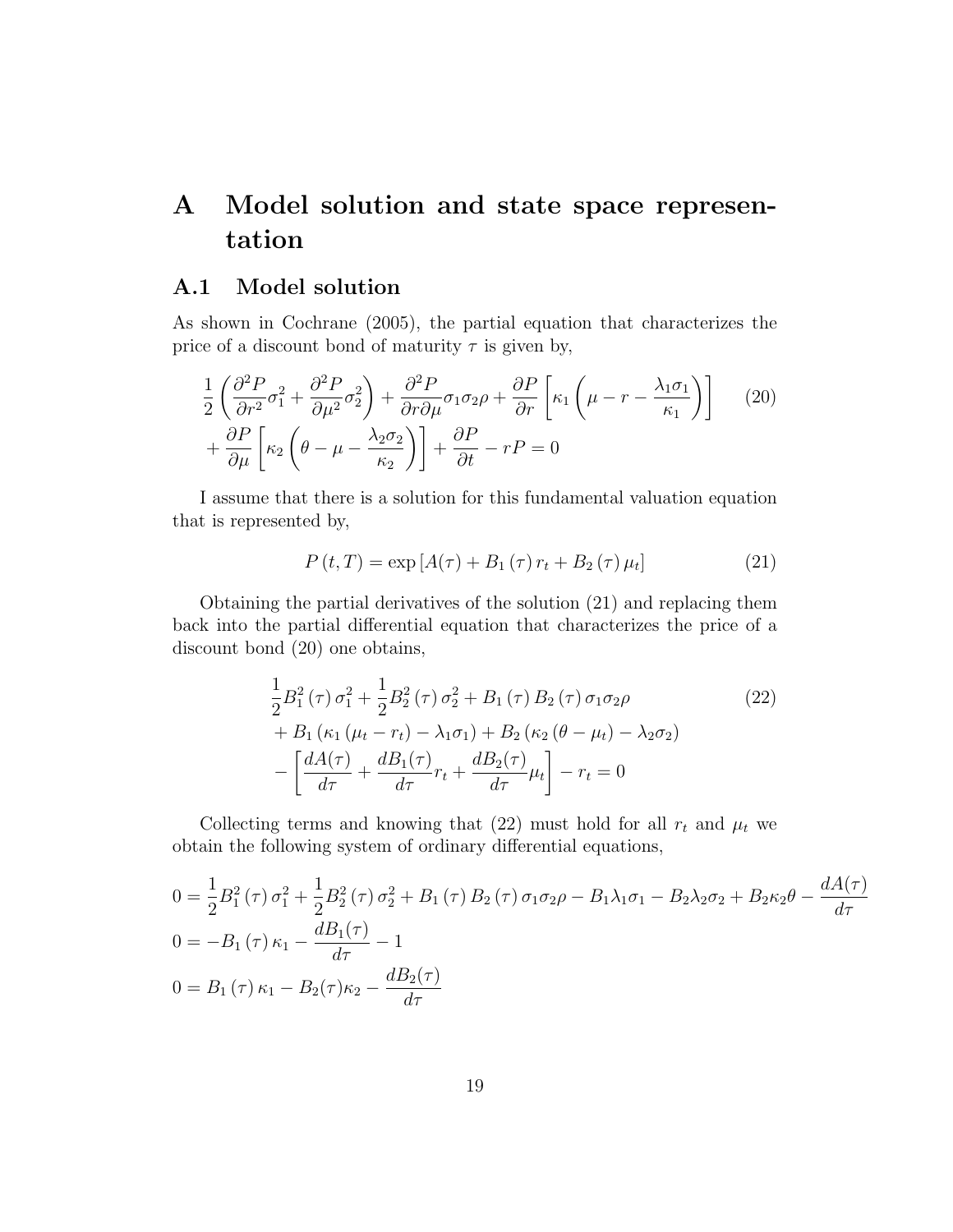With boundary initial conditions,  $\mathbf{B}(0) = \mathbf{0}$  and  $A(0) = 0$ , the solution to this system of ordinary differential equations is equal to,

$$
B_1(\tau) = \frac{\exp(-\kappa_1 \tau) - 1}{\kappa_1} B_2(\tau) = \frac{\exp(-\kappa_2 \tau) - 1}{\kappa_2} - \frac{\exp(-\kappa_1 \tau) - \exp(-\kappa_2 \tau)}{\kappa_1 - \kappa_2} A(\tau) = \int_0^{\tau} \left(\frac{1}{2} B_1^2 \sigma_1^2 + B_2^2 \sigma_2^2 + B_1 B_2 \sigma_1 \sigma_2 \rho - B_1 \lambda_1 \sigma_1 - B_2 \lambda_2 \sigma_2 + B_2 \kappa_2 \theta\right) ds
$$

which are the equations presented in the text.

### A.2 State space representation

The equivalent discrete-time for the process (12) is given by,

$$
\mathbf{X}_{t_k} = \mathbf{\Phi}(\psi) \mathbf{X}_{t_{k-1}} + \mathbf{c}(\psi) + \varepsilon_{t_k} \tag{23}
$$

where  $\varepsilon_{t_k}$  is normally distributed with variance-covariance matrix equal to  $\mathbf{V}(\psi)$  and,

$$
\Phi(\psi) = e^{\mathbf{A}(t_k - t_{k-1})}
$$
\n
$$
= \begin{bmatrix}\n\exp(-\kappa_1 \Delta t) & \frac{\kappa_1}{\kappa_2 - \kappa_1} \left( \exp(-\kappa_1 \Delta t) - \exp(-\kappa_2 \Delta t) \right) \\
0 & \exp(-\kappa_2 \Delta t)\n\end{bmatrix}
$$
\n
$$
\mathbf{c}(\psi) = (e^{\mathbf{A}(t_k - t_{k-1})} - \mathbf{I})\mathbf{A}^{-1}\mathbf{b}
$$
\n
$$
= \begin{bmatrix}\n\theta \left(1 - \frac{\kappa_2}{\kappa_2 - \kappa_1} \exp(-\kappa_1 \Delta t) + \frac{\kappa_1}{\kappa_2 - \kappa_1} \exp(-\kappa_2 \Delta t)\right) \\
\theta \left(1 - \exp(-\kappa_2 \Delta t)\right)\n\end{bmatrix}
$$
\n
$$
\mathbf{V}(\psi) = \int_{t_{k-1}}^{t_k} e^{\mathbf{A}(t_k - s)} \mathbf{C} \mathbf{C}' e^{\mathbf{A}'(t_k - s)} ds
$$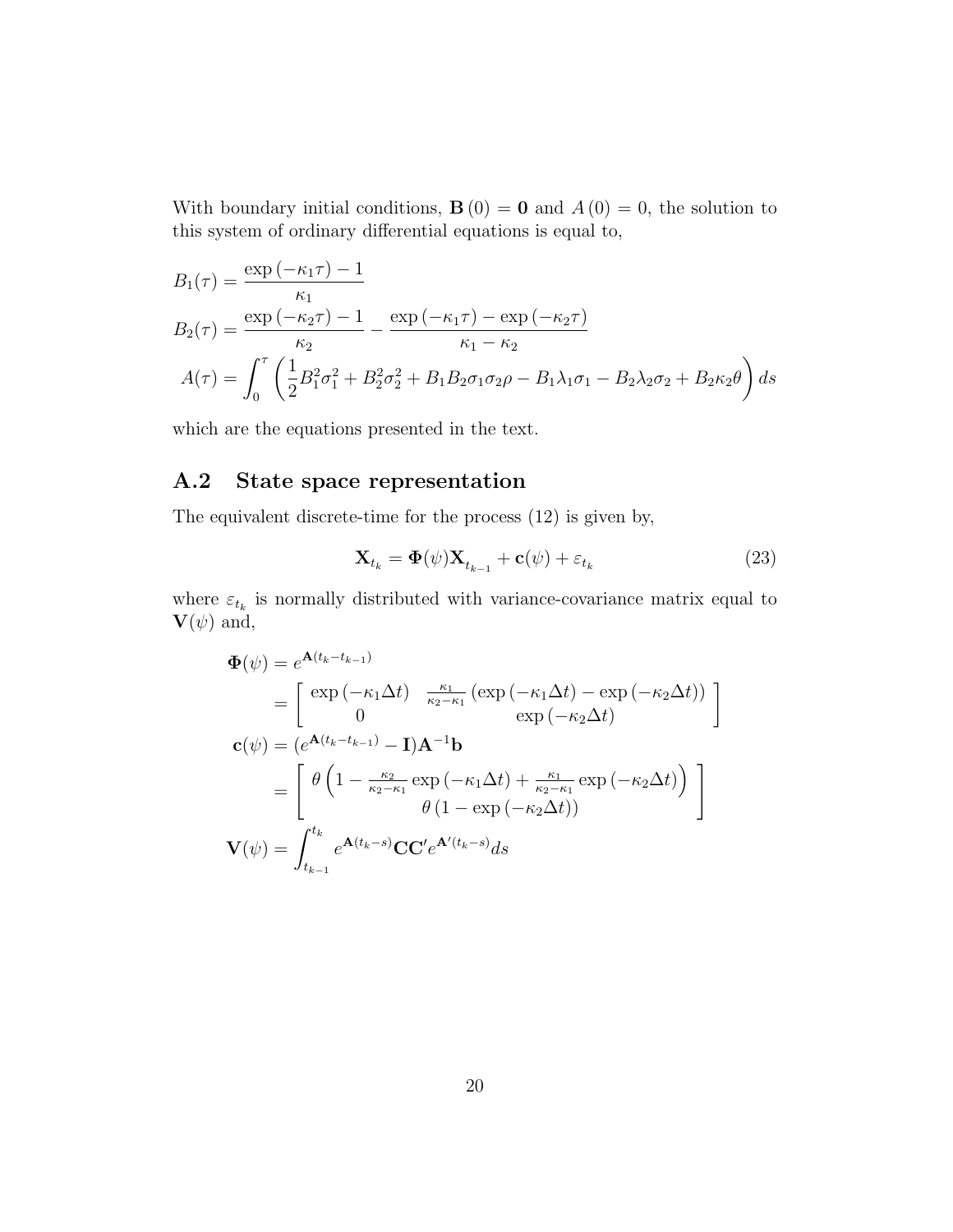## B Model-based impulse-response functions and their standard errors

Using the discrete-time process describing  $r_t$  and  $\mu_t$  given by (13), one can obtain the following  $VAR(1) \text{ model},^{10}$ 

$$
(\mathbf{X}_{t_k} - \bar{\mathbf{X}}) = \mathbf{\Phi}(\psi)(\mathbf{X}_{t_k-1} - \bar{\mathbf{X}}) + \varepsilon_t
$$

where,  $\bar{\mathbf{X}} = [\mathbf{I} - \mathbf{\Phi}(\psi)]^{-1} \mathbf{c}$ , and  $\varepsilon_t \sim \mathcal{N}(0, \mathbf{V}(\psi))$ .

This model can be written in vector  $MA(\infty)$  form as,

$$
\mathbf{X}_{t_k} = \bar{\mathbf{X}} + \varepsilon_{\mathbf{t_k}} + \mathbf{\Gamma}_1 \varepsilon_{t_{k-1}} + \mathbf{\Gamma}_2 \varepsilon_{t_{k-2}} + \cdots
$$

where  $\Gamma_1 = \Phi$ ,  $\Gamma_2 = \Gamma_1 * \Phi$ , and in general  $\Gamma_s = \Gamma_{s-1} * \Phi$ .

The consequence for  $\mathbf{X}_{t_{k+s}}$  of new information about about  $r_t$  beyond that contained in  $\mathbf{X}_{t_{k-1}}$  is given by,

$$
\frac{\partial E\left(\mathbf{X}_{t_{k+s}}|r_{t_k},\mathbf{X}_{t_{k-1}}\right)}{\partial r_{t_k}}
$$

To calculate this magnitude note that one can write the variance-covariance matrix of  $\varepsilon_t$  as the product of a lower triangular matrix with ones along the principal diagonal, and a diagonal matrix with positive entries along the principal diagonal,

$$
\mathbf{V}=\mathbf{ADA}'
$$

with,

$$
\mathbf{A} = \begin{bmatrix} 1 & 0 \\ V_{21}V_{11}^{-1} & 1 \end{bmatrix}, \quad \mathbf{D} = \begin{bmatrix} V_{11} & 0 \\ 0 & V_{22} - V_{21}V_{11}^{-1}V_{12} \end{bmatrix}
$$

The orthogonalized impulse response function is given by,

$$
\begin{aligned} \widehat{\mathbf{h}}_{1,s} &= \frac{\partial E\left(\mathbf{X}_{t_{k+s}}|r_{t_k},\mathbf{X}_{t_{k-1}}\right)}{\partial r_{t_k}} = \boldsymbol{\Gamma}_s \mathbf{A}_1\\ \widehat{\mathbf{h}}_{2,s} &= \frac{\partial E\left(\mathbf{X}_{t_{k+s}}| \mu_{t_k},\mathbf{X}_{t_{k-1}}\right)}{\partial \mu_{t_k}} = \boldsymbol{\Gamma}_s \mathbf{A}_2 \end{aligned}
$$

where  $A_j$  is the *j*-the column of matrix A. The Cholesky decomposition of the matrix the variance-covariance matrix of  $\varepsilon_t$  is given by  $\mathbf{V} = \mathbf{P}\mathbf{P}'$ . Using this expression the impulse-response function is given by,

 $10$ The results here are obtained using the methods described in Hamilton (1994).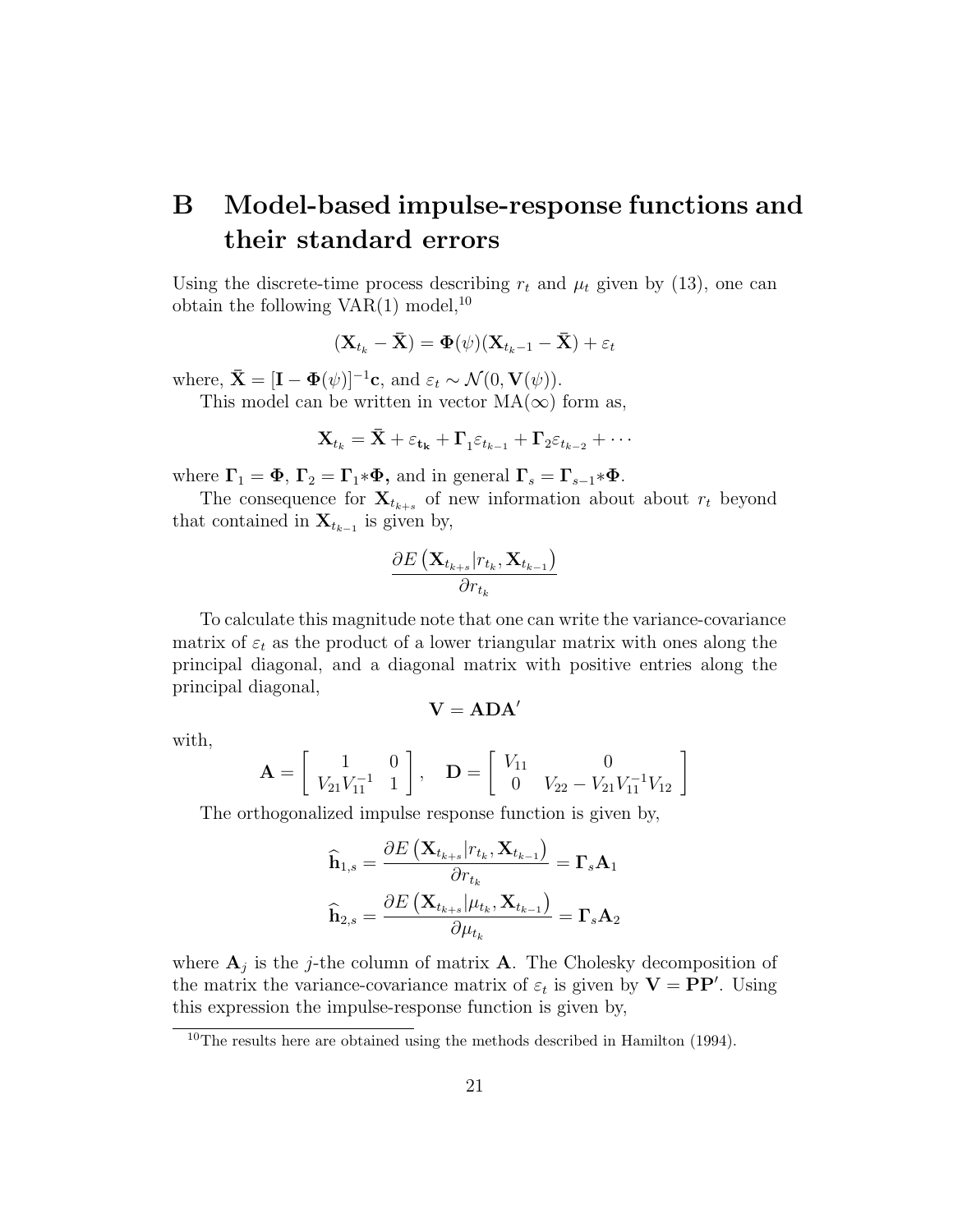$$
\begin{aligned}\n\widehat{\mathbf{h}}_{1,s} &= \frac{\partial E\left(\mathbf{X}_{t_{k+s}}|r_{t_k}, \mathbf{X}_{t_{k-1}}\right)}{\partial r_{t_k}} = \Gamma_s \mathbf{P}_1 = \Gamma_s \mathbf{A}_1 \sqrt{d_{11}} \\
\widehat{\mathbf{h}}_{2,s} &= \frac{\partial E\left(\mathbf{X}_{t_{k+s}}|\mu_{t_k}, \mathbf{X}_{t_{k-1}}\right)}{\partial \mu_{t_k}} = \Gamma_s \mathbf{P}_2 = \Gamma_s \mathbf{A}_2 \sqrt{d_{22}}\n\end{aligned}
$$

Since yields are an affine function of the vector of latent factors, the impulse response functions for a yield of maturity  $\tau$  is given by,

$$
\widehat{z}_{1,s} = \frac{\partial E\left(R(t_{k+s}, T)|r_{t_k}, \mathbf{X}_{t_{k-1}}\right)}{\partial r_{t_k}} = (-1/\tau) \mathbf{B}' \frac{\partial E\left(\mathbf{X}_{t_{k+s}}|r_{t_k}, \mathbf{X}_{t_{k-1}}\right)}{\partial r_{t_k}}
$$
\n
$$
\widehat{z}_{2,s} = \frac{\partial E\left(R(t_{k+s}, T)|\mu_{t_k}, \mathbf{X}_{t_{k-1}}\right)}{\partial \mu_{t_k}} = (-1/\tau) \mathbf{B}' \frac{\partial E\left(\mathbf{X}_{t_{k+s}}| \mu_{t_k}, \mathbf{X}_{t_{k-1}}\right)}{\partial \mu_{t_k}}
$$

The impulse-response functions are a nonlinear function of the parameters of the model  $\psi$ , therefore the standard errors for  $\mathbf{h}_{j,s}$  and  $z_{j,s}$  can be calculated using the delta expansion of the asymptotic distribution of  $\psi$ , obtaining,

$$
\begin{aligned}\n\sqrt{T}\left(\widehat{\mathbf{h}}_{j,s}-\mathbf{h}_{j,s}\right) &\rightarrow \mathbf{N}\left(\mathbf{0},\left.\frac{\partial \mathbf{h}_{j,s}}{\partial \psi'}\right|_{\psi=\widehat{\psi}}\mathcal{J}_{\mathbf{T}}\left.\frac{\partial \mathbf{h}_{j,s}}{\partial \psi'}\right|_{\psi=\widehat{\psi}}\right) \\
\sqrt{T}\left(\widehat{\mathbf{z}}_{j,s}-\mathbf{z}_{j,s}\right) &\rightarrow \mathbf{N}\left(\mathbf{0},\left.\frac{\partial z_{j,s}}{\partial \psi'}\right|_{\psi=\widehat{\psi}}\mathcal{J}_{\mathbf{T}}\left.\frac{\partial z_{j,s}}{\partial \psi'}\right|_{\psi=\widehat{\psi}}'\right)\n\end{aligned}
$$

To calculate this derivatives recall that,  $\Gamma_s = \Gamma_{s-1} * \Phi$  then the derivative of the non-orthogonalized impulse-response with respect to the scalar  $\psi_i$ denoting some particular element of  $\psi$  is equal to,

$$
\frac{\partial \mathbf{\Gamma}_s}{\partial \psi_i} = \frac{\partial \mathbf{\Gamma}_{s-1} \mathbf{\Phi}}{\partial \psi_i} \n= \frac{\partial \mathbf{\Gamma}_{s-1}}{\partial \psi_i} \mathbf{\Phi} + \mathbf{\Gamma}_{s-1} \frac{\partial \mathbf{\Phi}}{\partial \psi_i}
$$

Then,

$$
\frac{\partial \mathbf{h}_{j,s}}{\partial \psi_i} = \frac{\partial \mathbf{\Gamma}_s}{\partial \psi_i} \mathbf{A}_j + \mathbf{\Gamma}_s \frac{\partial \mathbf{A}_j}{\partial \psi_i}
$$

In the case of the Cholesky decomposition one obtains,

$$
\frac{\partial \mathbf{h}_{j,s}}{\partial \psi_i} = \frac{\partial \mathbf{\Gamma}_s}{\partial \psi_i} \mathbf{A}_j \sqrt{d_{jj}} + \mathbf{\Gamma}_s \frac{\partial \mathbf{A}_j}{\partial \psi_i} \sqrt{d_{jj}} + \mathbf{\Gamma}_s \mathbf{A}_j \frac{1}{2\sqrt{d_{jj}}} \frac{\partial d_{jj}}{\partial \psi_i}
$$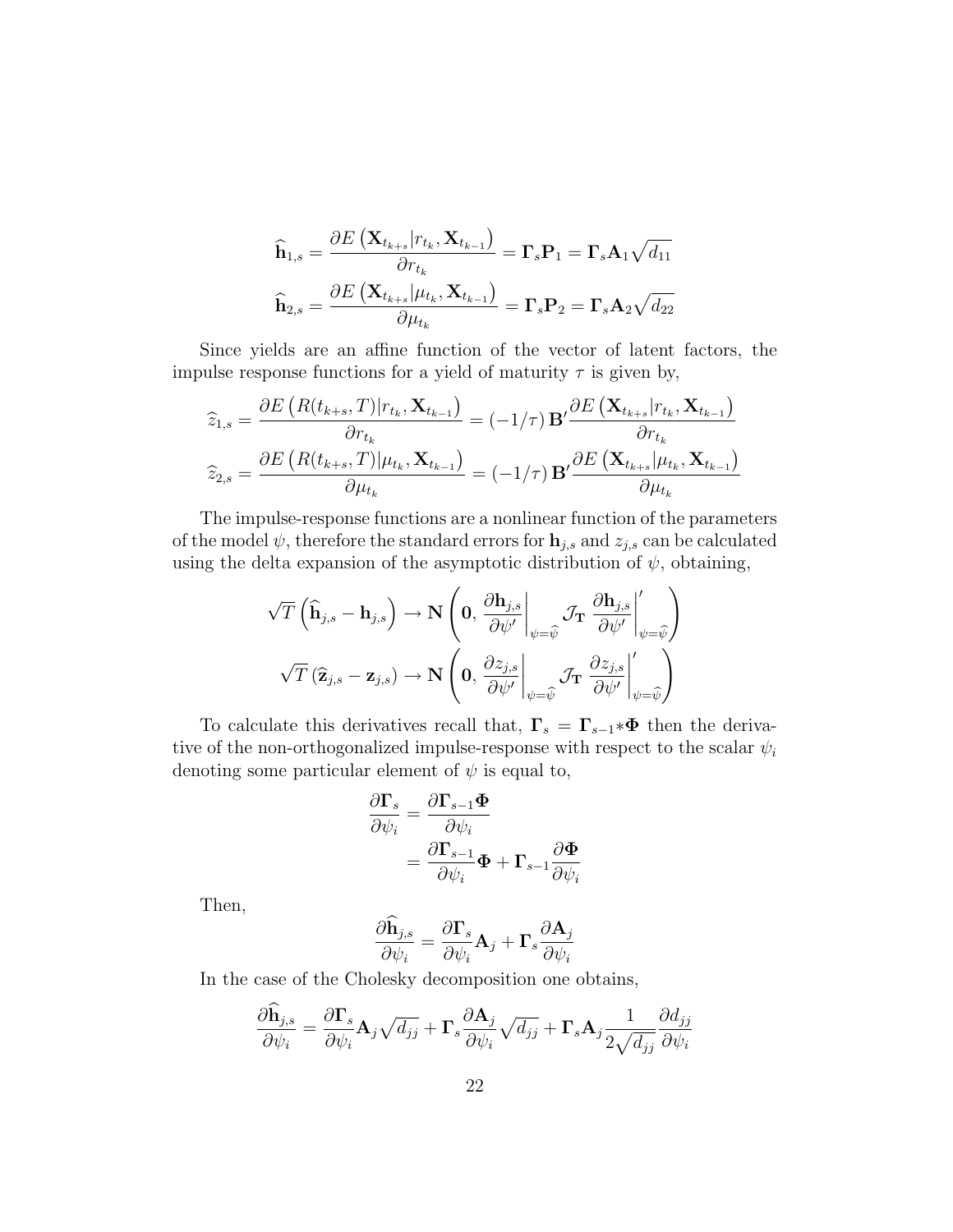Similarly, for the impulse-response functions of the yields the partial derivative is equal to,

$$
\frac{\partial z_{j,s}}{\partial \psi_i} = (-1/\tau) \mathbf{B}' \frac{\partial \hat{\mathbf{h}}_{j,s}}{\partial \psi_i} + (-1/\tau) \frac{\partial \mathbf{B}'}{\partial \psi_i} \hat{\mathbf{h}}_{j,s}
$$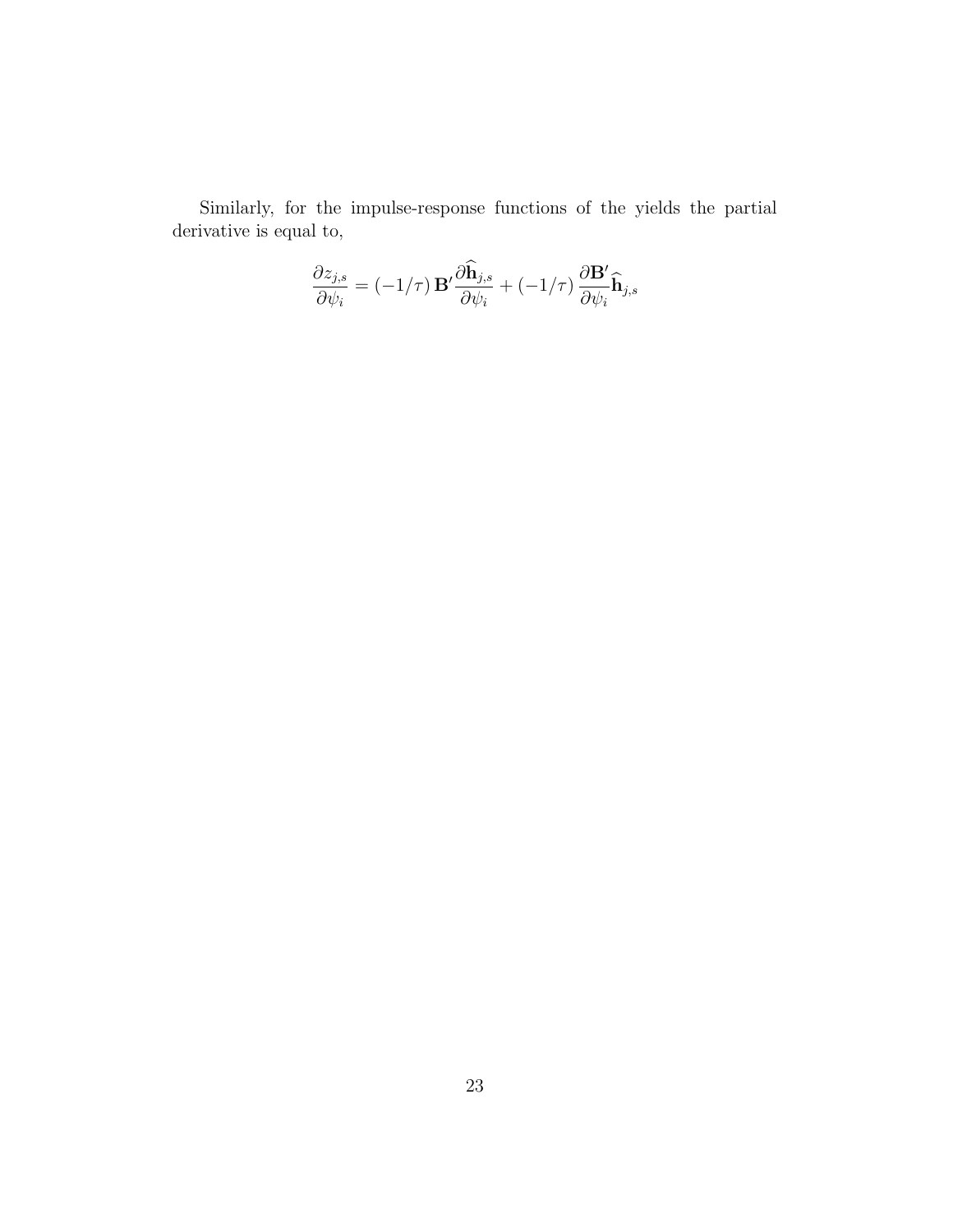### References

- Altug, S. and P. Labadie (1994). Dynamic Choice and Asset Prices. Academic Press.
- Ang, A. and M. Piazzesi (2003). A no-arbitrage vector autoregression of term structure dynamics with macroeconomic latent variables. Journal of Monetary Economics 50, 745–787.
- Ang, A., M. Piazzesi, and M. Wei (2006). What does the yield curve tell us about gdp growth? Journal of Econometrics 131, 359–403.
- Babbs, S. H. and K. B. Nowan (1999). Kalman filtering of generalized vasicek term structure models. The Journal of Financial and Quantitative Analysis 34, 115–130.
- Balduzzi, P., S. R. Das, and S. Foresi (1998). The central tendency: A second factor in bond yields. Review of Economics and Statistics 80, 62–72.
- Berardi, A. and W. Torous (2005). Term structure forecasts of long-term consumption growth. Journal of Financial and Quantitative Analysis 40, 241–258.
- Bergstrom, A. R. (1990). Continuous Time Stochastic Models and Issues of Aggregation Over Time, Chapter 20, pp. 1146–1212. Handbook of Econometrics. Elsevier Science Publishers.
- Bliss, R. R. (1997). Movements in the term structure of interest rates. Federal Reserve of Atlanta Economic Review Fourth quarter, 16–33.
- Braun, M. and I. Briones (2006). The development of the Chilean bond market. Working Paper, IADB Research Department.
- Campbell, J., A. W. Lo, and A. C. MacKinlay (1997). The Econometrics of Financial Markets. Princeton University Press.
- Chan, K. C., A. Karolyi, F. A. Longstaff, and A. B. Sanders (1992). An empirical comparison of alternative models of the short term interest rate. Journal of Finance 47, 1209–1228.
- Chapman, D. A. (1997). The cyclical properties of consumption growth and the real term structure. Journal of Monetary Economics 39, 145– 172.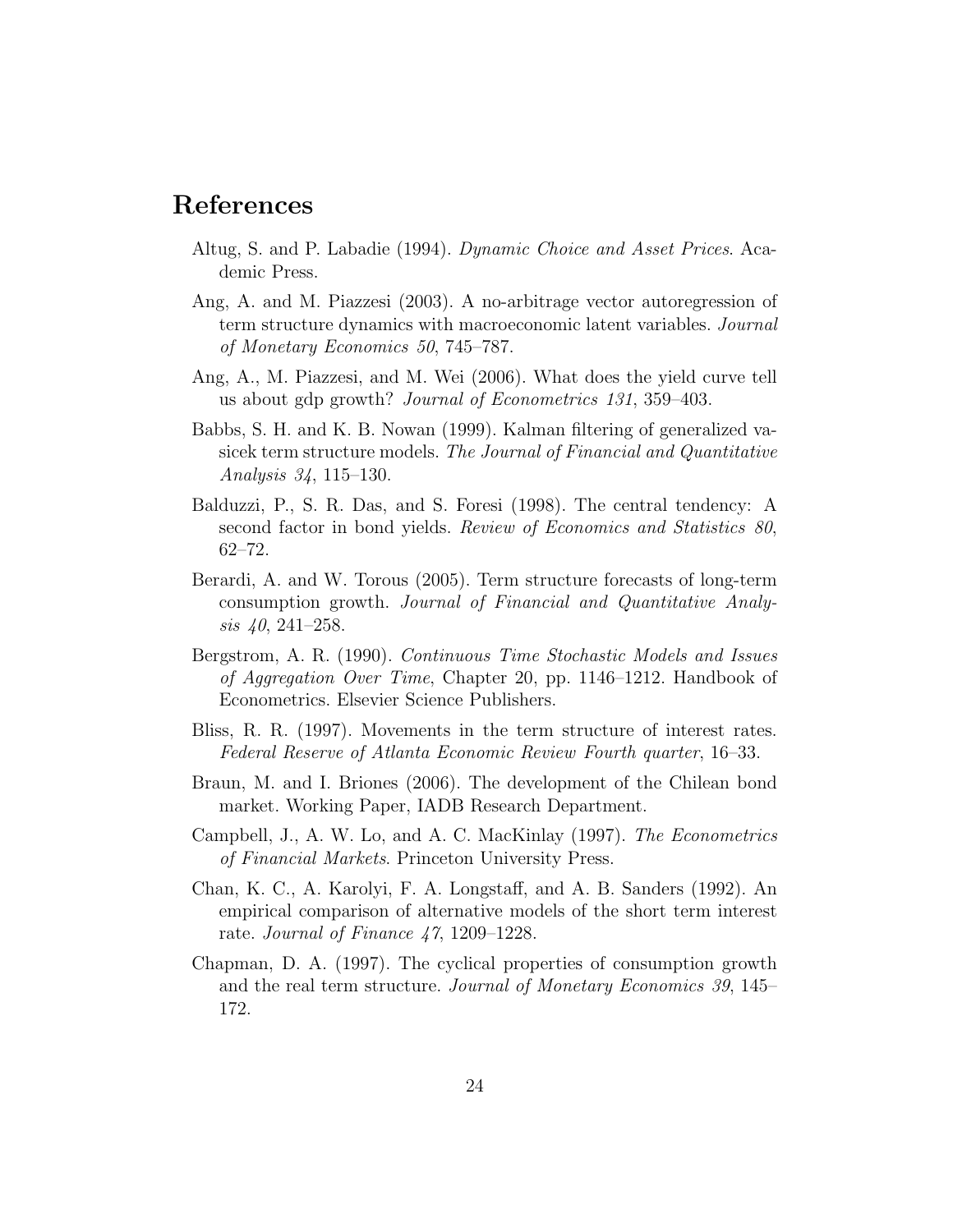- Christiano, L. and M. Eichenbaum (1990). Unit roots in real GNP: Do we know and do we care? *Carnegie-Rochester Conference Series on Public* Policy 32, 7–62.
- Chumacero, R. (2002). Arbitraje de tasas. Central Bank of Chile.
- Cochrane, J. (2005). Asset Pricing. Princeton University Press.
- Cortázar, G., L. Naranjo, and E. S. Schwartz  $(2003)$ . Term structure estimation in low-frequency transaction markets: A kalman filter approach with incomplete panel data. Technical Report 1109, Anderson Graduate School of Management, UCLA.
- Dai, Q. and K. Singleton (2000). Specification analysis of affine term structure models. Journal of Finance 55, 1943–1978.
- den Haan, W. J. (1995). The term structure of interest rates in real and monetary economies. Journal of Economic Dynamics and Control 19, 909–940.
- Dewatcher, H. and M. Lucio (2006). Macro factors and the term structure of interest rates. Journal of Money, Credit and Banking 38, 119–141.
- Diebold, F. X., M. Piazzesi, and G. D. Rudebusch (2005). Modeling bond yields in finance and macroeconomics. American Economic Review 95, 415–420.
- Diebold, F. X., G. D. Rudebusch, and B. Aruoba (2006). The macroeconomy and the yield curve. *Journal of Econometrics 131*, 309–338.
- Estrella, A. and G. A. Hardouvelis (1991). The term structure as a predictor of real economic activity. The Journal of Finance 46, 555–576.
- Estrella, A. and F. S. Mishkin (1998). Predicting u.s. recessions: Financial variables as leading indicators. The Review of Economics and Statistics 80, 45–61.
- Fama, E. F. and R. R. Bliss (1987). The information in long-maturity forward rates. American Economic Review 77, 680–692.
- Fernández, V. (2001). A nonparametric approach to model the term structure of interest rates: The case of Chile. International Review of Financial Analysis 10, 99–122.
- Hamilton, J. D. (1994). *Time Series Analysis*. Princeton, New Jersey: Princeton University Press.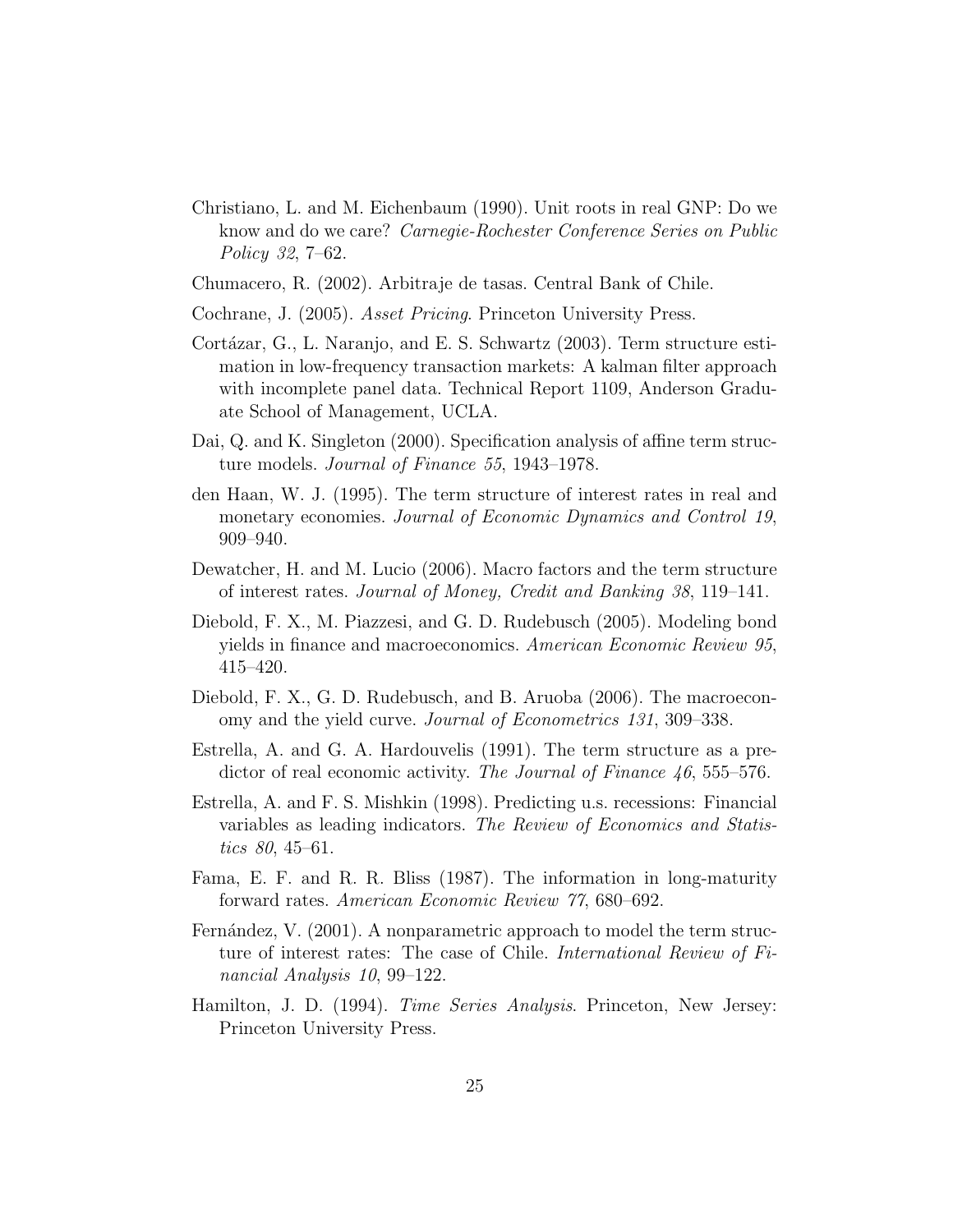- Hamilton, J. D. and D. H. Kim (2002). A re-examination of the predictability of economic activity using the yield spread. Journal of Money Credit and Banking 34, 340–360.
- Harvey, A. C. (1990). Forecasting Structural Time Series Models and the Kalman Filter. Cambridge, UK: Cambridge University Press.
- Harvey, C. (1988). The real term structure and consumption growth. Journal of Financial Economics 22, 305–333.
- Herrera, L. O. and I. Magendzo (1997). Expectativas financieras y la curva de tasas forward en Chile. Central Bank of Chile Working Papers.
- Jegadeesh, N. and G. Pennacchi (1996). The behavior of interest rates implied by the term structure of eurodollar futures. *Journal of Money* Credit and Banking 23, 426–446.
- Kamara, A. (1997). The relation between default-free interest rates and expected economic growth is stronger than you think. The Journal of Finance 52, 1681–1694.
- Labadie, P. (1994). The term structure of interest rates over the business cycle. Journal of Economic Dynamics and Control 18, 671–697.
- Langetieg, T. (1980). A multivariate model of the term structure. The Journal of Finance 35, 71–97.
- Lefort, F. and E. Walker (2000). Caracterización de la estructtura de tasas de interés reales en Chile. Revista de Economía Chilena 3, 31–52.
- Litterman, R. and J. Scheinkman (1991). Volatility and the yield curve. Journal of Fixed Income 1, 49–53.
- Longstaff, F. A. and E. S. Schwartz (1992). Interest rate volatility and the term structure: A two-factor general equilibrium model. Journal of Finance 47, 1259–1282.
- McCulloch, H. J. and H.-C. Kwon (1993). U.s. term structure data, 1947- 1991. Working Paper, Ohio State University.
- Nelson, C. R. and A. F. Siegel (1987). Parsimonious modeling of yield curves. Journal of Business 60, 473–489.
- Parisi, F. (1998). Tasas de interés nominal de corto plazo en Chile: Una comparación empírica de sus modelos. Cuadernos de Economía 35, 161–105.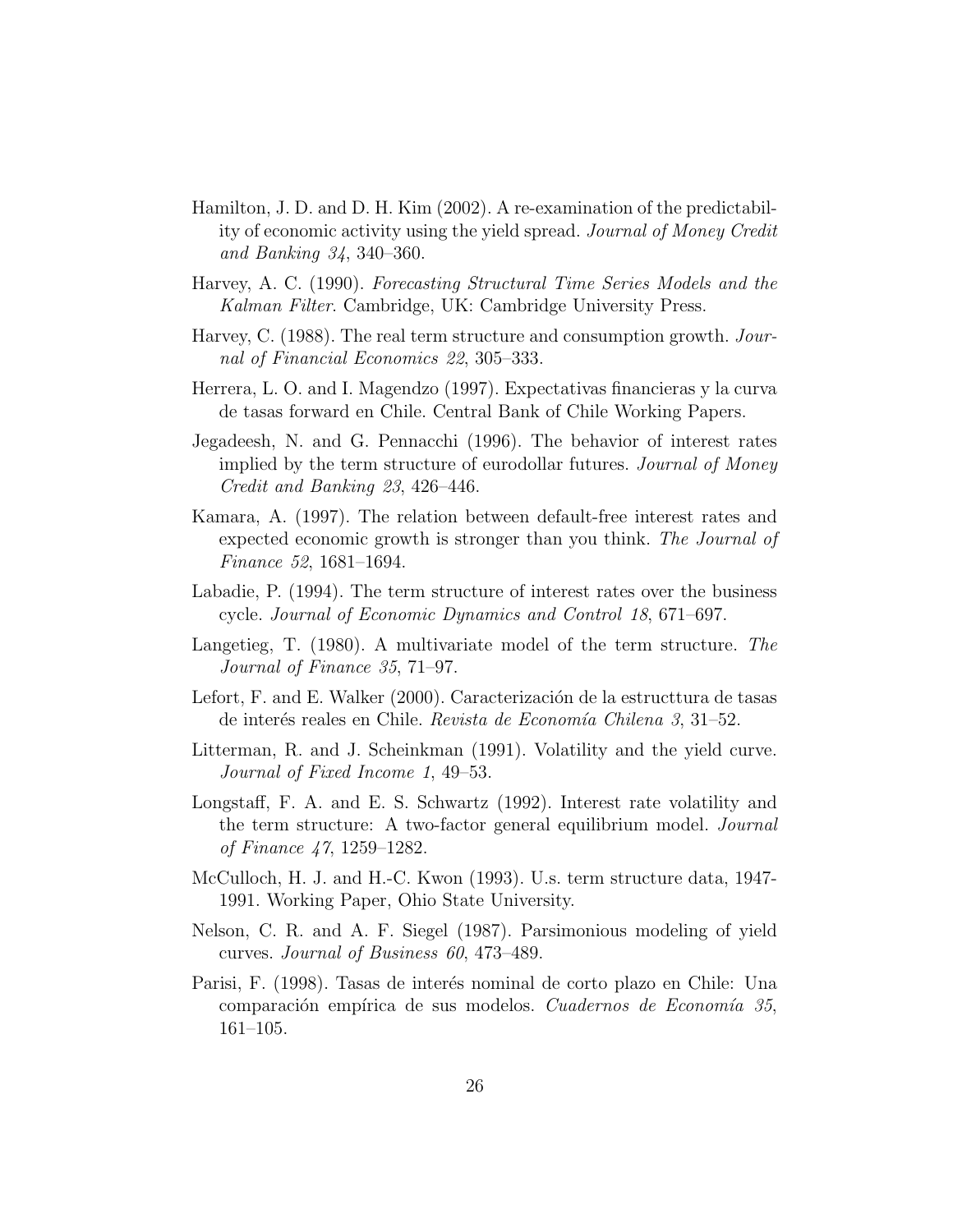- Parisi, F. (1999). Predicción de tasas de interés nominal de corto plazo en Chile: Modelos complejos versus modelos ingenuos. Revista de Economía Chilena 2, 59–64.
- Pennacchi, G. G. (1991). Identifying the dynamics of real interest rates ad inflation: Evidence using survey data. Review of Financial Studies 4, 53–86.
- Piazzesi, M. (2003). Affine term structure models. prepared for the Handbook of Financial Econometrics.
- Piazzesi, M. (2005). Bond yields and the federal reserve. *Journal of Polit*ical Economy 113, 311–344.
- Plosser, C. I. and K. G. Rouwenhorst (1994). International term structures and real economic growth. Journal of Monetary Economics 33, 133– 155.
- Rendu de Lint, C. and D. Stolin (2003). The predictive power if the yield curve: A theoretical assessment. Journal of Monetary Economics 50, 1603–1622.
- Rudebusch, G. D. and T. Wu (2004). A macroeconomic model of the term structure, monetary policy, and the economy. Federal Reserve Bank of San Francisco Working Paper 2003-17.
- Vasicek, O. A. (1977). An equilibrium characterization of the term structure. Journal of Financial Economics 37, 339–348.
- Wu, T. (2001). Monetary policy and the slope factor in empirical term structure estimations. Federal Reserve Bank of San Francisco Working Paper 2002-07.
- Zuñiga, S. (1999a). Estimando un modelo de 2 factores del tipo 'exponential-affine' para la tasa de interés chilena. Anaálisis Económico 14, 117–133.
- Zuñiga, S. (1999b). Modelos de tasas de interés en Chile: Una revisión.  $Cuadernos de Economía 36, 875-893.$
- Zuñiga, S. and K. Soria (1998). Estimación de la estructura temporal de tasas de interés Chile. Estudios de Administración 6, 25–50.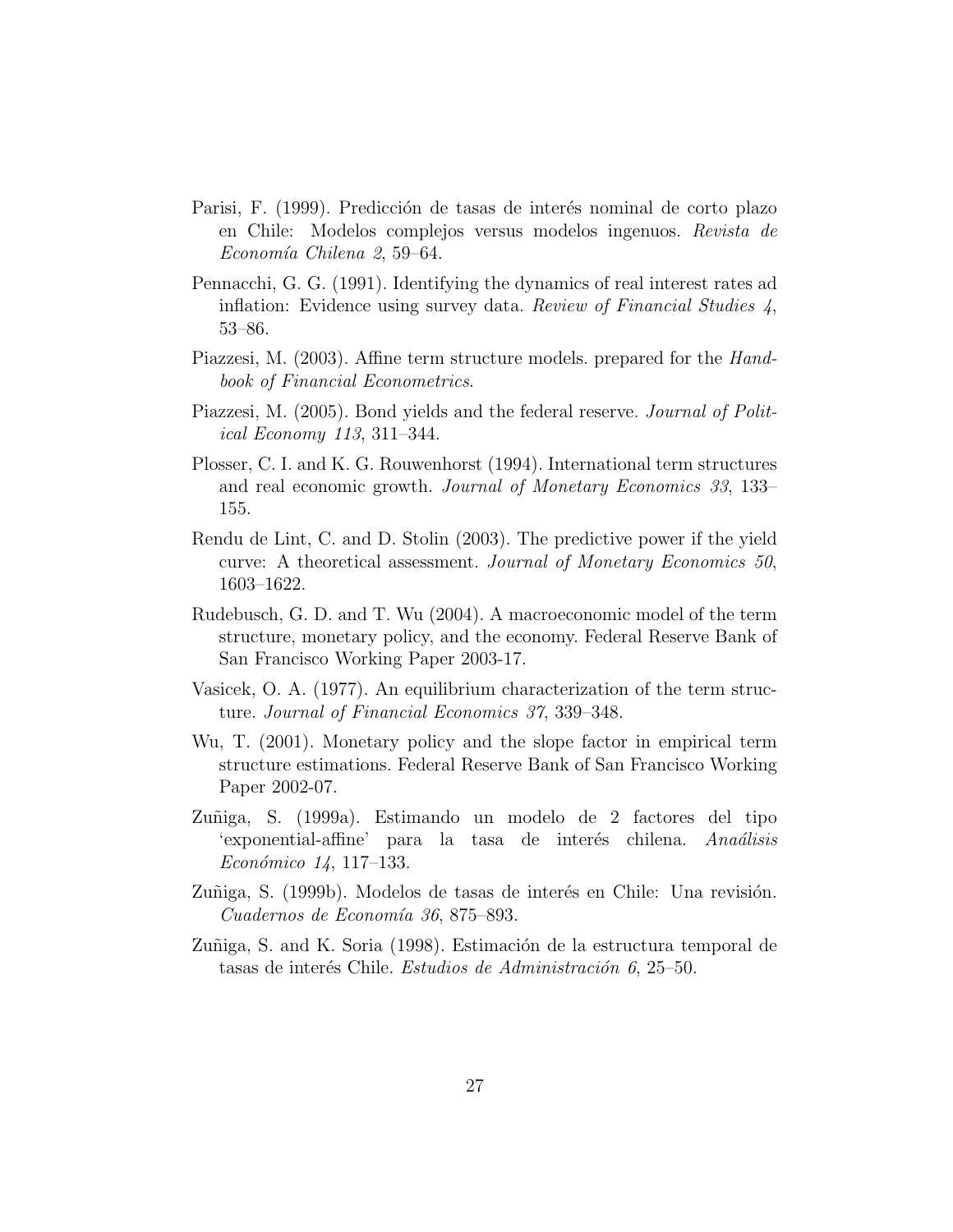| Parameter       | Estimate       | Parameter   | Estimate |
|-----------------|----------------|-------------|----------|
| $\kappa_1$      | 0.2959         | $h_1$       | 0.01645  |
|                 | (0.0195)       |             | (0.0040) |
| $\sigma_1$      | 0.0090         | $h_2$       | 0.5808   |
|                 | (0.0006)       |             | (0.0298) |
| $\lambda_1$     | $-0.2686$      | $h_3$       | 0.7498   |
|                 | (0.1566)       |             | (0.0254) |
| $\kappa_2$      | 0.0265         | $h_4$       | 0.0793   |
|                 | (0.0031)       |             | (0.0064) |
| $\sigma_2$      | 0.0040         | $h_5$       | 1.9466   |
|                 | (0.0002)       |             | (0.1280) |
| $\lambda_2$     | 0.0140         |             |          |
|                 | (0.0232)       |             |          |
| $\rho$          | $-0.1480$      |             |          |
|                 | (0.0856)       |             |          |
| $\theta$        | 0.0295         |             |          |
|                 | (0.0058)       |             |          |
| Half-life $r$   | $1.0046$ years | $R(\infty)$ | 0.0247   |
| Half-life $\mu$ | 14.8333 years  |             |          |

Table 1: Maximum Likelihood Estimates (1990:01 - 2006:03)

Note: The table reports maximum likelihood estimates of an affine term structure model described by,<br> $dx = \kappa_1(u_1 - x_2)dt + \tau_2 dW_1$ 

$$
dr_t = \kappa_1(\mu_t - r_t)dt + \sigma_1 dW_{1t}
$$
  

$$
d\mu_t = \kappa_2(\theta - \mu_t)dt + \sigma_2 dW_{2t}
$$

using monthly data on zero and coupon bonds for the 1990:01-2005:03 period. The estimates of the measurement equation error covariance matrix  $h_i$  are multiplied by  $10^2$ . The time unit  $t$  is expressed in semesters, therefore the model-based yields are in semestral base.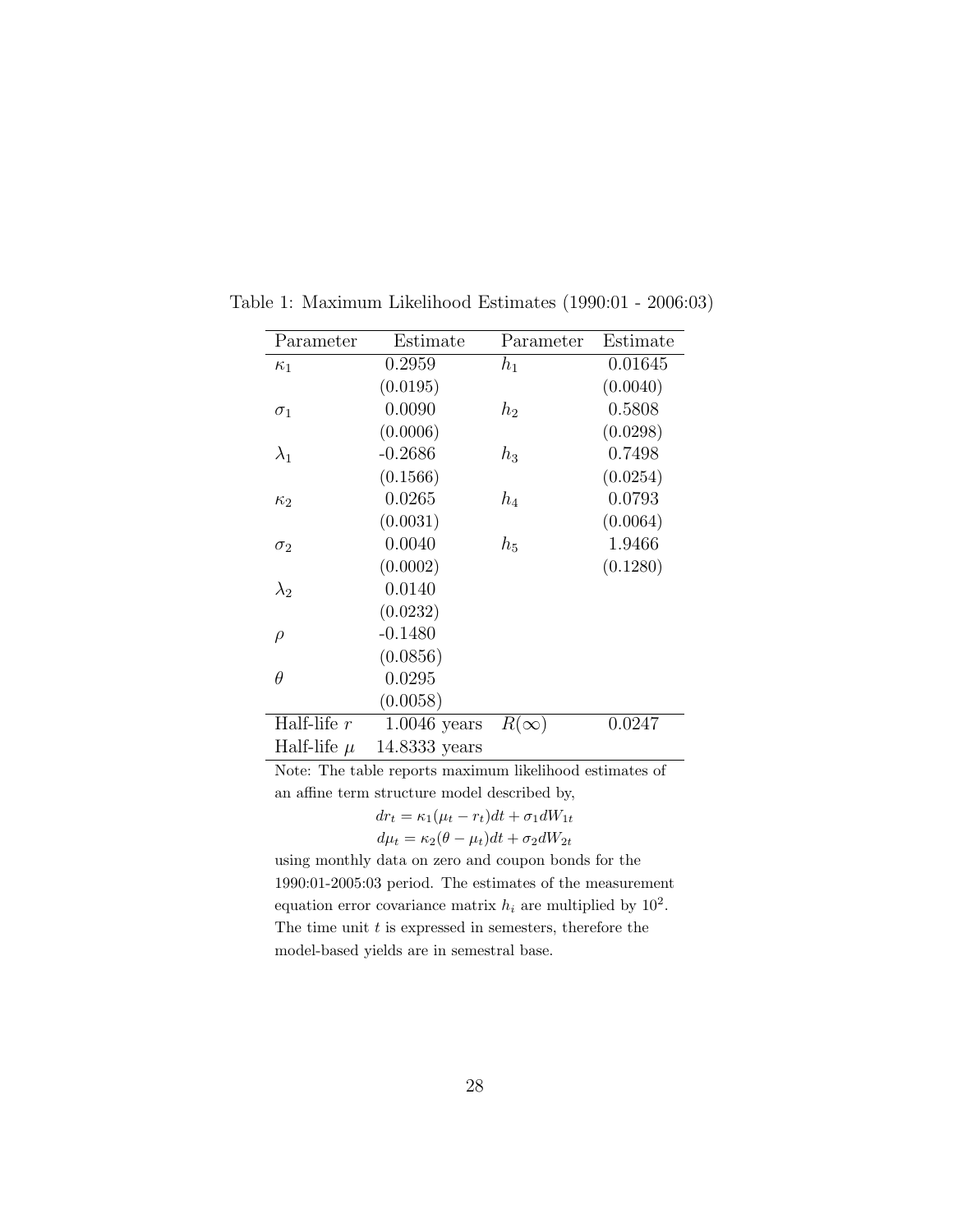Table 2: Yield curve estimates descriptive statistics (1990:01-2006:03)

| Maturity | Mean  | Std. dev. | Minimum  | Maximum | $V_{t+12}$ |
|----------|-------|-----------|----------|---------|------------|
| 1 month  | 4.863 | 3.026     | $-2.594$ | 12.159  | 1.797      |
| 6 months | 4.921 | 2.882     | $-2.069$ | 11.794  | 1.796      |
| 1 year   | 5.021 | 2.637     | $-1.157$ | 11.161  | 1.792      |
| 2 years  | 5.177 | 2.275     | 0.2367   | 10.193  | 1.812      |
| 3 years  | 5.293 | 2.030     | 1.227    | 9.512   | 1.839      |
| 4 years  | 5.382 | 1.858     | 1.740    | 9.349   | 1.862      |
| 5 years  | 5.453 | 1.731     | 1.838    | 9.346   | 1.887      |
| 6 years  | 5.509 | 1.633     | 1.937    | 9.325   | 1.904      |
| 7 years  | 5.556 | 1.555     | 2.034    | 9.291   | 1.916      |
| 8 years  | 5.594 | 1.490     | 2.118    | 9.249   | 1.930      |
| 9 years  | 5.625 | 1.434     | 2.203    | 9.200   | 1.937      |
| 10 years | 5.651 | 1.384     | 2.286    | 9.147   | 1.949      |
| 15 years | 5.723 | 1.193     | 2.666    | 8.848   | 1.968      |
| 20 years | 5.738 | 1.053     | 2.977    | 8.539   | 1.979      |

Note: Descriptive statistics for model-based monthly yields at different maturities in annual base. The last column presents the variance ratio defined as,  $V_{t+12} = \frac{1}{k} \frac{var(y_{t+12} - y_t)}{var(y_{t+1} - y_t)}$  $\frac{var(y_{t+12}-y_t)}{var(y_{t+1}-y_t)}$ .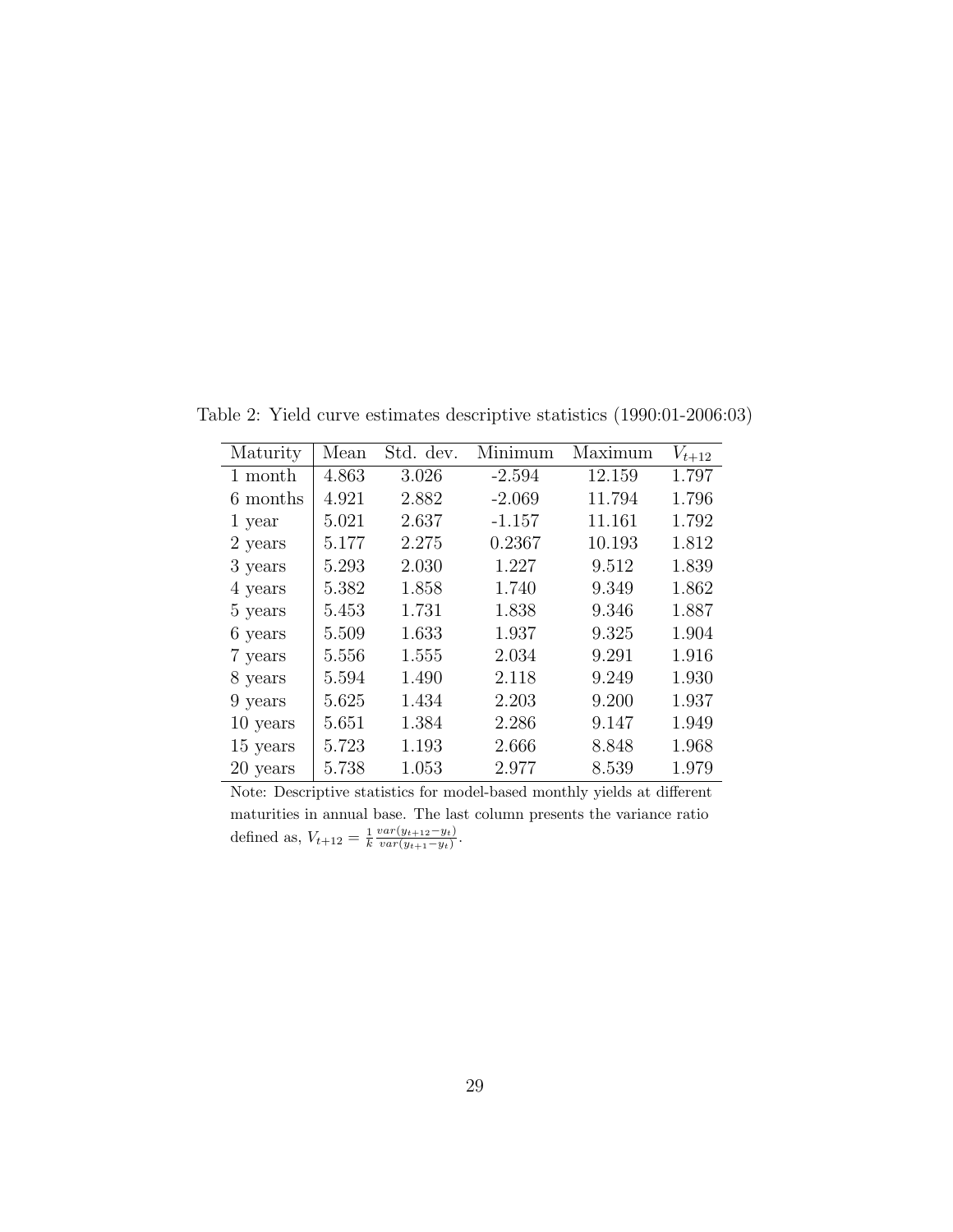

Figure 1: End-of-month available discount and coupon bonds over the sample period. A point represents a bond available for the corresponding maturity and time period.



Figure 2: Estimated factor loadings in the affine term structure model,  $R(t, t + \tau) = a_1(\tau)R(\infty) + b_1(\tau)r_t + b_2(\tau)\mu_t$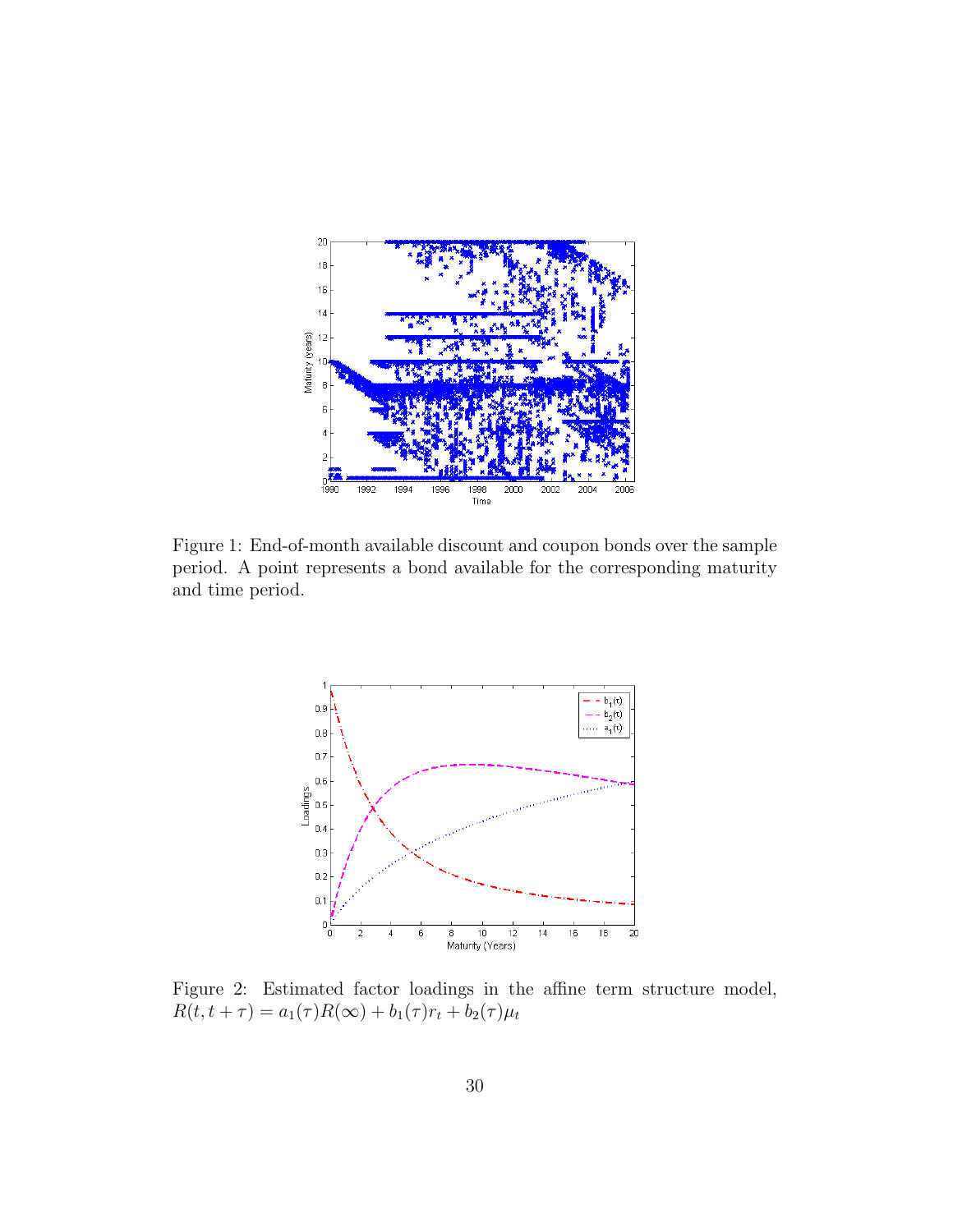

Figure 3: Estimated latent factors  $r_t$  and  $\mu_t$  in annual base over 1990:01-2006:03



Figure 4: Yield curves in annual base estimated using the estimates of an affine term structure model for the 1990:01-2006:03 period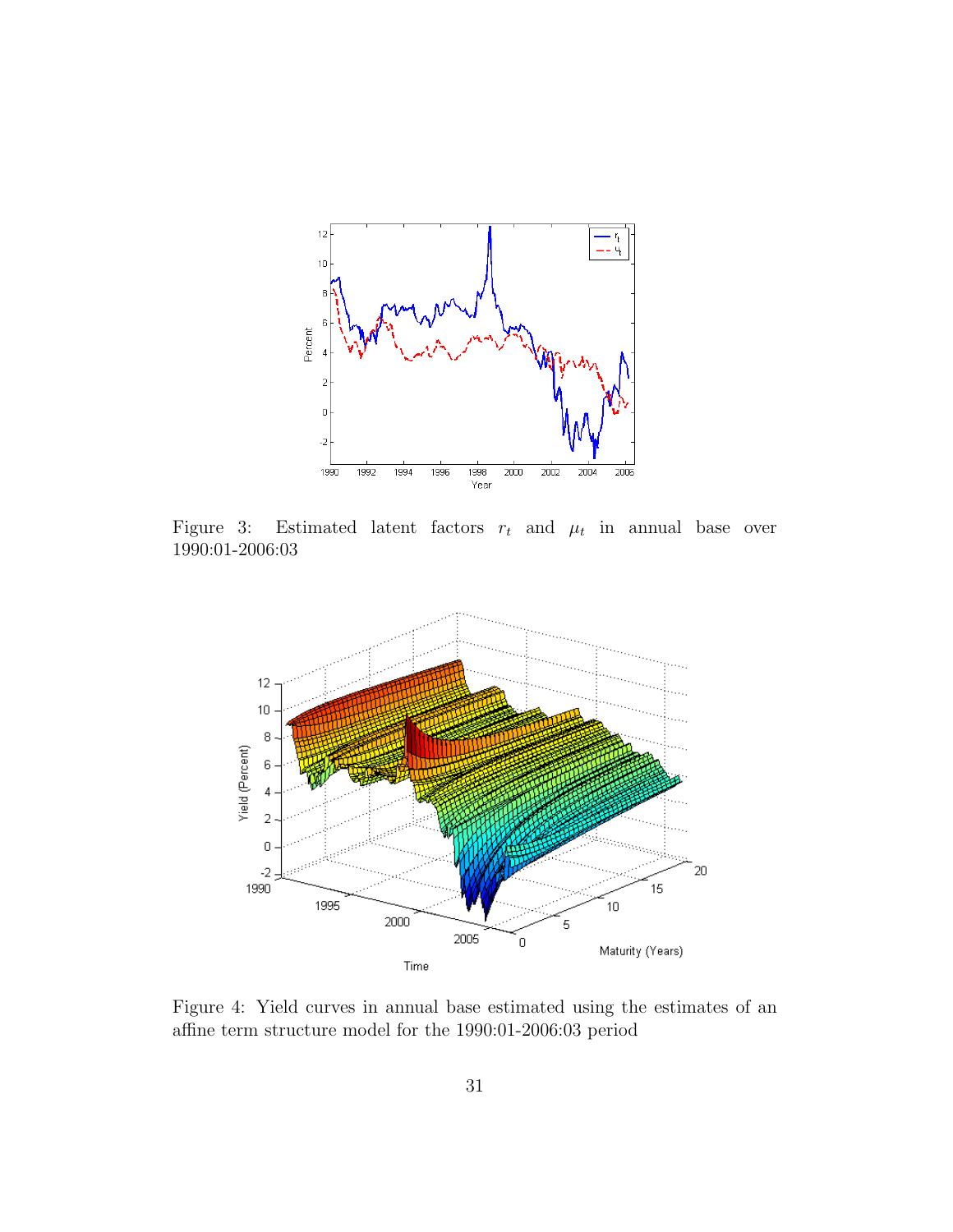

(a) Yield-to-maturity on September, 1993 (b) Yield-to-maturity on March, 2002

Figure 5: Model-based yield to maturity (continuous line) and the observed yields of traded instruments (circle points) in annual base



Figure 6: Model-based average yield curve in annual base for the 1990:01-2006:03 period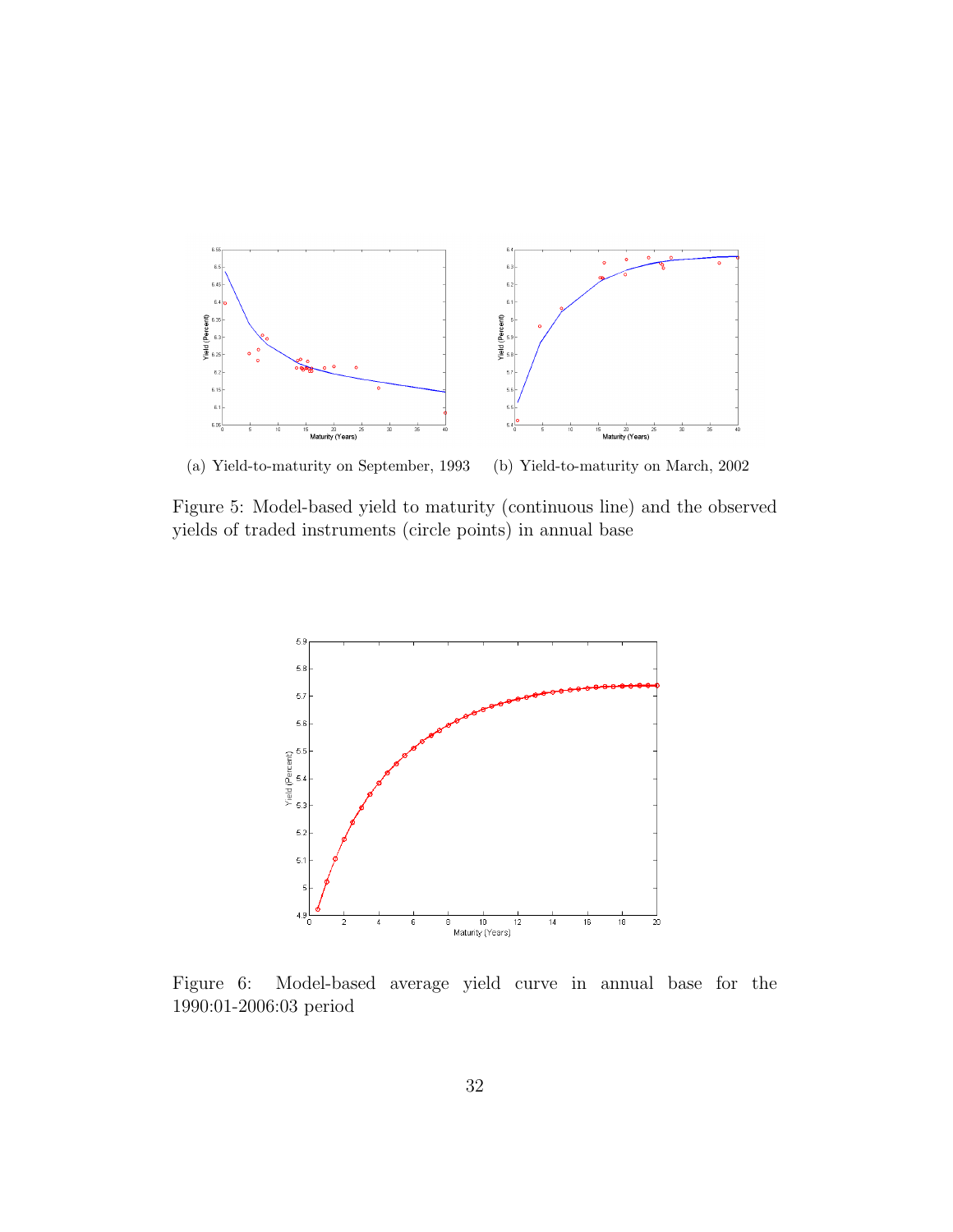

(a) Response of  $r_t$  to a one std. dev. of  $r_t$  (b) Response of  $\mu_t$  to a one std. dev. of  $r_t$ 



(c) Response of  $r_t$  to a one std. dev. of  $\mu_t$  (d) Response of  $\mu_t$  to a one std. dev. of  $\mu_t$ 

Figure 7: Estimated impulse-response functions of the instantaneous short rate and the central tendency (solid line) along 95 percent confidence bands (dotted lines)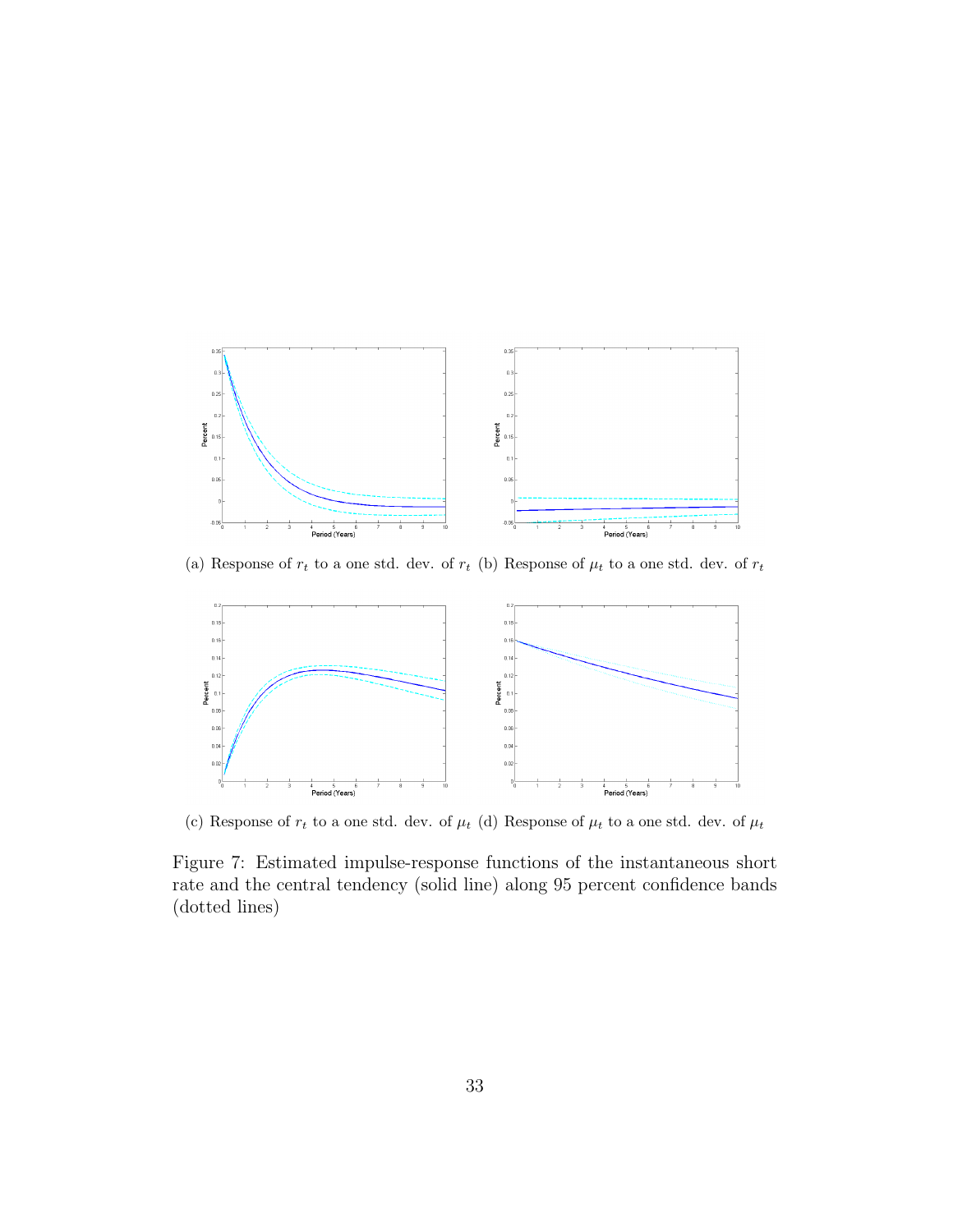

(a) Response of 6-month yield to a one (b) Response of 5-year yield to a one standard deviation of  $r_t$ standard deviation of  $r_t$ 



(c) Response of 10-year yield to a one (d) Response of 20-year yield to a one standard deviation of  $r_t$ standard deviation of  $r_t$ 



(e) Original yield curve  $(t_0)$  and the yield curve one month  $(t_1)$  and 5 years  $(t_{60})$  after a one standard deviation of  $r_t$ 

Figure 8: Estimated impulse-response functions of selected yields and the yield curve to a one standard deviation of  $r_t$  (solid line) along with 95 percent confidence bands (dotted lines)